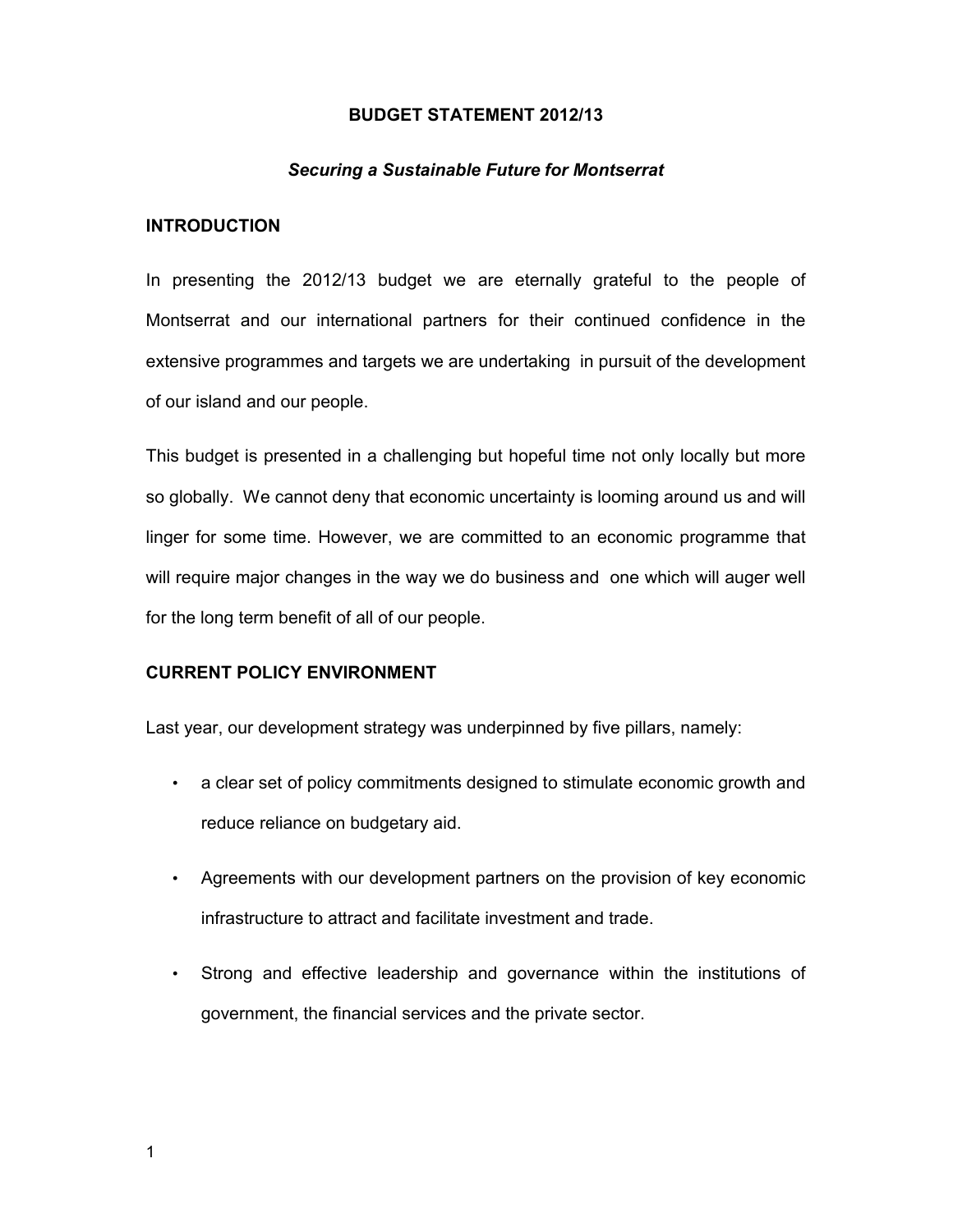- Efficient, cost effective and targeted social policies to build, sustain and encourage social integration and development for all the people of our society.
- Appropriate and responsive legal systems and a flexible internal security framework.

We have defined the key success factors and we are working assiduously and systematically to ensure that every man and woman on this island can play his or her part as we build a strong, successful economy, in which we all can be proud and live with dignity. We have delivered on all of the pillars as outlined above. We have built the foundation for the transformation of our economy into a thriving one that will provide the necessary benefits to all of the people of this island.

# **OVERVIEW OF THE 2012 BUDGET**

We remain committed to:

- A private sector led economy,
- A strong governance framework,
- Appropriate and relevant infrastructure development, and
- A vibrant economy based on a GOD fearing society where we will stamp out crime and violence to maintain a society free from poverty and crime.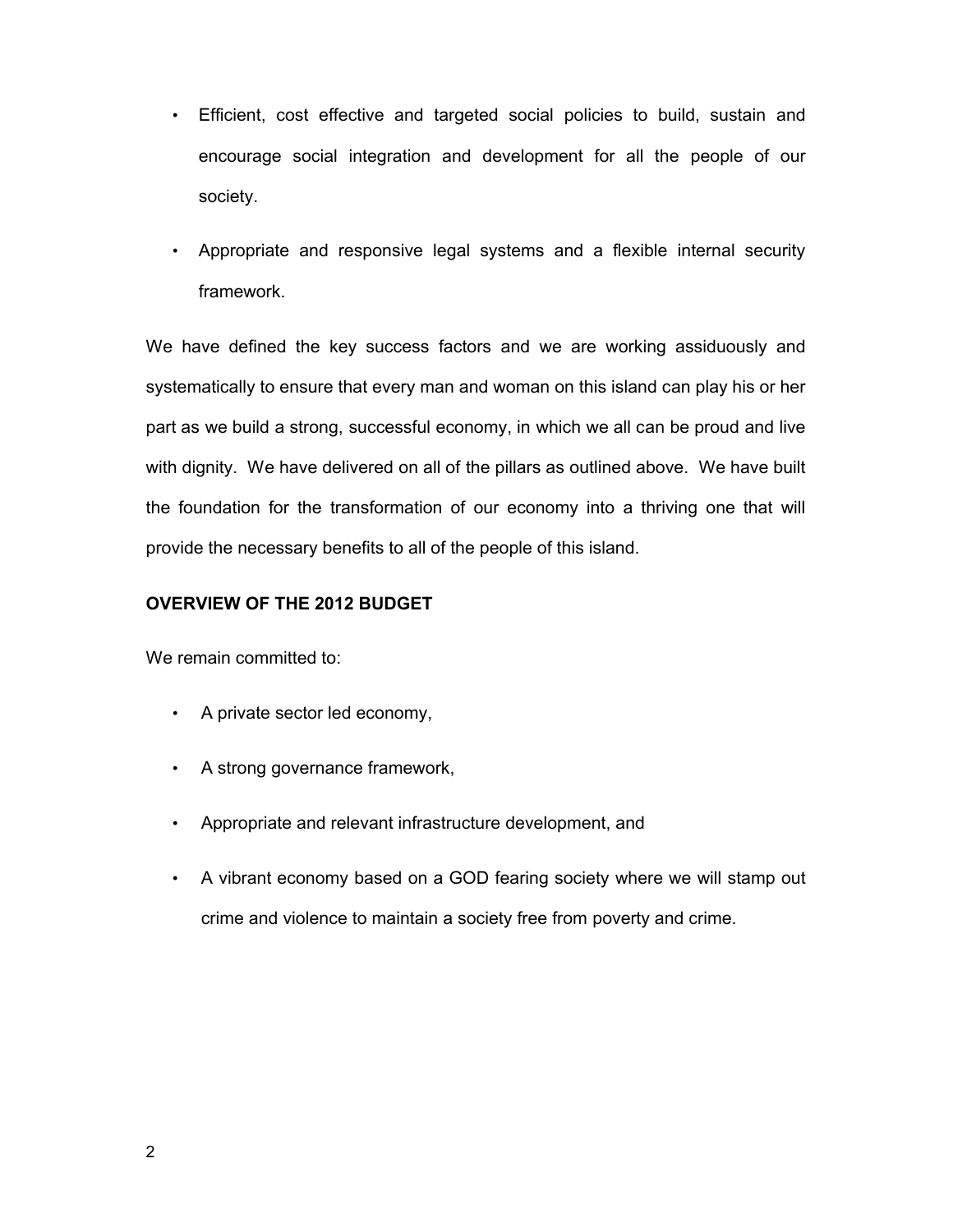This budget statement therefore:

- Outlines the government's plans to counter the impacts of a global environment that is economically uncertain.
- underscores Government's intention to create a local economy that can show sustained growth and development over the next five years as a result of expanding infrastructure and targeted investments in key productive sectors.
- shows how we will continue to strengthen our relationships internationally and regionally to ensure assistance and support of our development agenda.
- will demonstrate Government's intention to provide a stronger and more focussed leadership, aimed at creating an enabling government environment and support for the private sector
- addresses issues relating to healthcare delivery, education, and poverty reduction programmes in our communities.
- will ensure that we have a friendly and stable society that will be a distinguishing feature in name branding Montserrat.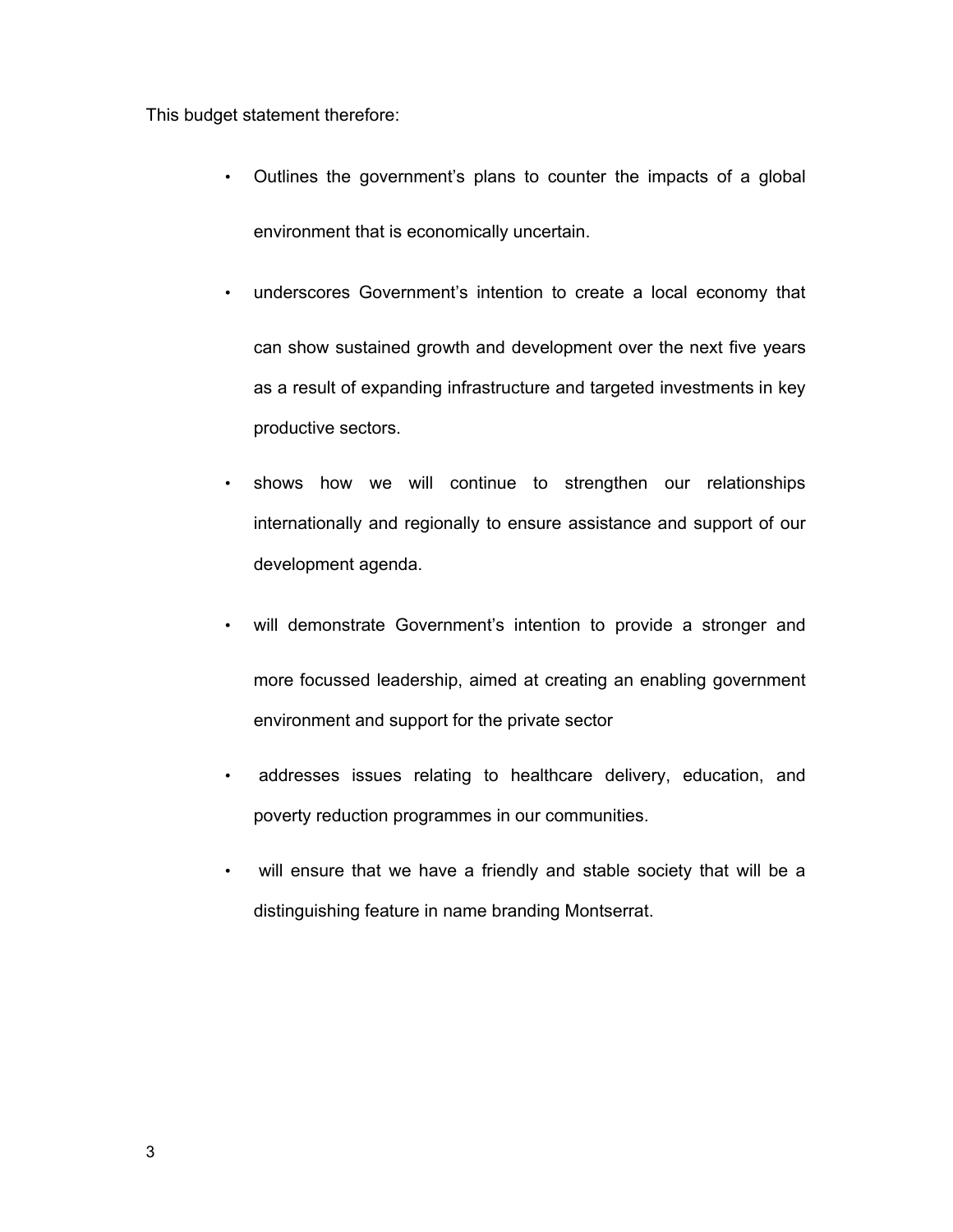# **ECONOMIC CONTEXT**

The recovery in the international economy during 2011 could be described as moderate. The global economy is estimated to have expanded by 3.8% in 2011. This growth performance continues to be led by developments in the emerging economies, in particular China and India.

The performance of the USA, the main trading partner for the Caribbean region, continues to lag behind the global growth rate, and according to the IMF, is estimated to have grown by 1.8% in 2011.

The UK economy, which is critical to our development, has continued to have a depressed economy that has been estimated to have grown by 0.9% in 2011.

The economies in the Euro Zone were depressed as governments toughened the austerity measures to contain a major fiscal and debt crisis. GDP in Germany, Europe's largest economy, rose by 3%. France, the other leading economy in the Euro zone, expanded by 1.6%. At the same time, the economies of Italy grew by 0.4% and Spain by 0.7%.

The Caribbean economies continued to feel the lingering effects of the slow growth in the advanced economies. Within the CARICOM States, preliminary estimates for some of the non-Eastern Caribbean Currency Union (ECCU) countries indicate that growth was modest in Barbados and Trinidad and Tobago at less than 1% but stronger in Belize, Suriname, Guyana and Haiti.

4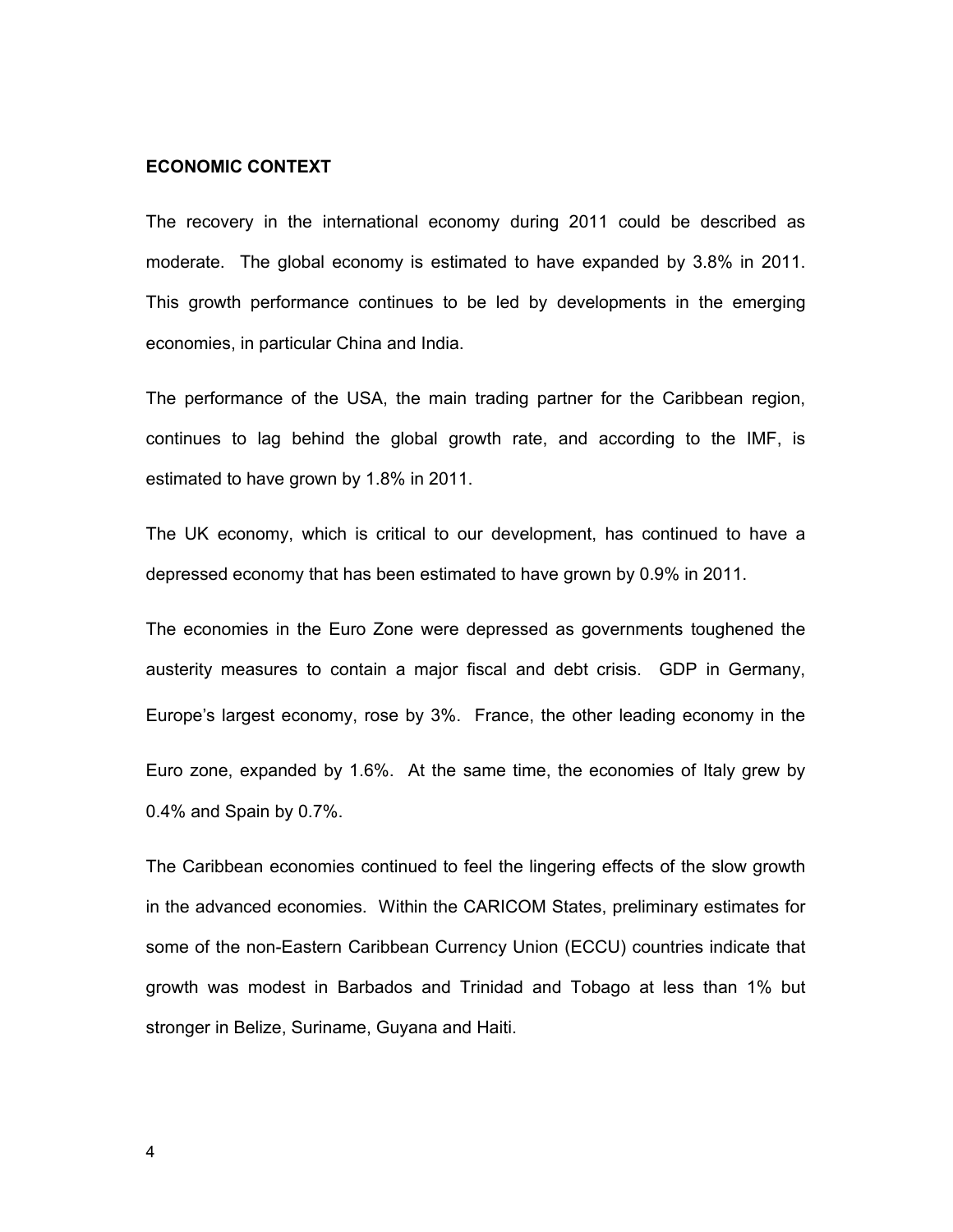Among the countries of the ECCU, five member countries experienced contractions in economic activity during the period January to September 2011 namely: Antigua and Barbuda (6.0%), Anguilla (3.0%) St Kitts and Nevis (1.2%), Saint Lucia (1.2%), St Vincent and the Grenadines (0.4%).

The decline in economic activity for the Currency Union was influenced by developments in the international global environment.

### **Local Economy**

There was an overall increase in the level of economic activity on Montserrat, preliminary growth estimate of 4.1% was recorded in 2011. This was a marked improvement over the decline of 8.3% recorded for the same period in the previous year.

## **Sectoral Analysis**

The major contributors to growth in 2011, were Real Estate & Housing 1.8%, Financial Intermediation 8.2%, Transport, Storage & Communications 13.3% and Construction 35.2%.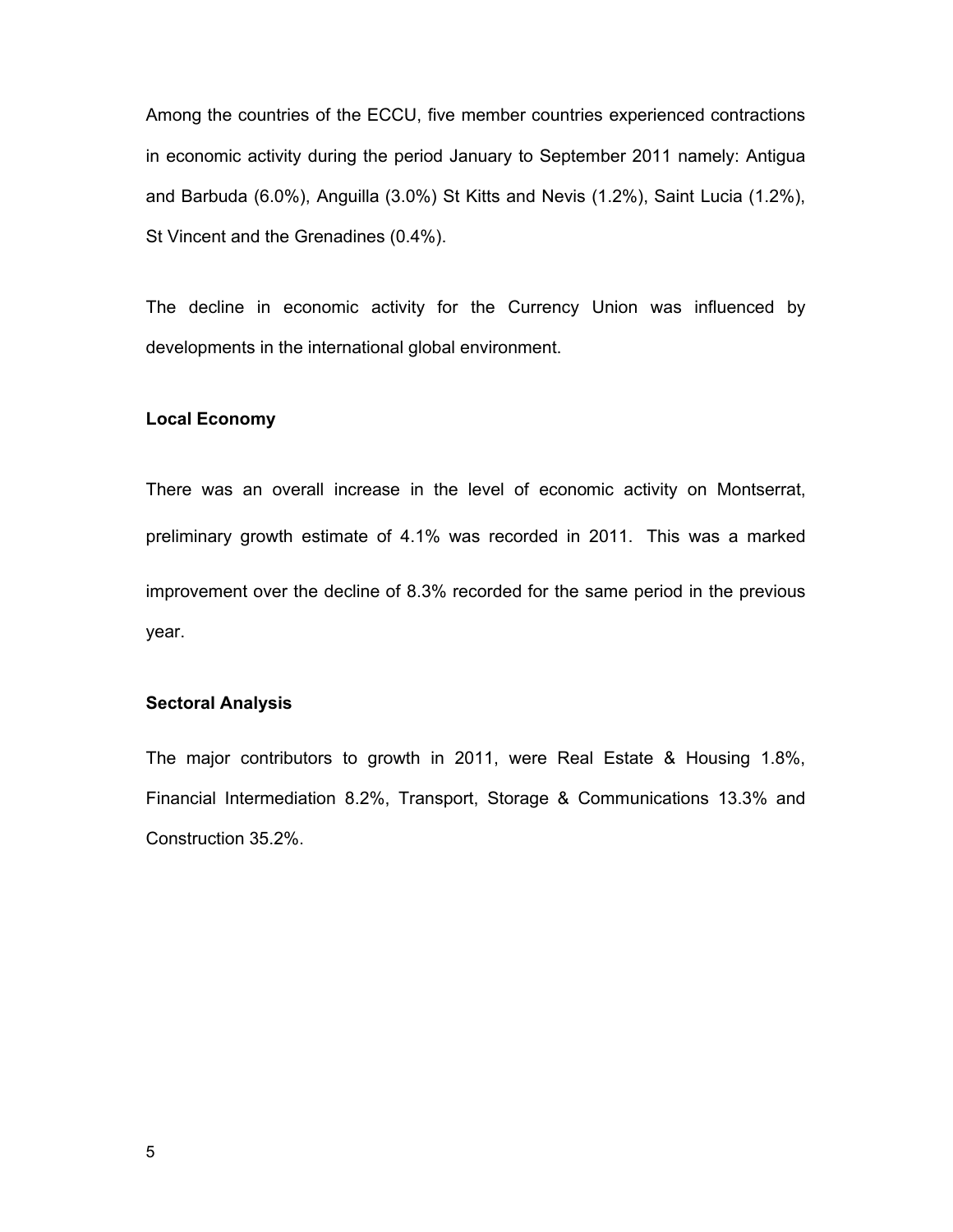The economic environment in which we find ourselves is volatile but not hopeless. It is for this reason that we cannot abandon the pillars on which we intend to build this economy. Through appropriate policies, strong and mature leadership, access to targeted finances we can find a niche on which to build sustainable growth and development thus ensuring we can support the less fortunate in our society. We must make the best use of the opportunities that will assist us to shape a sustainable future for Montserrat.

# **STRENGTHENING THE PILLARS 2012 AND BEYOND**

Government has a long term vision of developing a sustainable and diversified economy which generates employment opportunities for its people. To deliver this vision we must develop of a private sector that will be the engine for growth and a public sector that facilitates this. To achieve this we must create a conducive and enabling environment. In addition, it is important for government to have: (i) the flexibility to respond to external shocks (ii) the capacity to create the appropriate enabling environment, and (iii) the capacity to provide and maintain public goods and services in the most efficient, effective and economical manner.

GoM does not, on its own, have the financial resources to make its vision possible neither does the island have all the capacity necessary to address some of the specialist inputs required. We therefore need assistance to implement the ambitious agenda that we have set ourselves. Hence, the timing and level of support from the UK and EU will be critical to GoM's success in achieving its goals.

6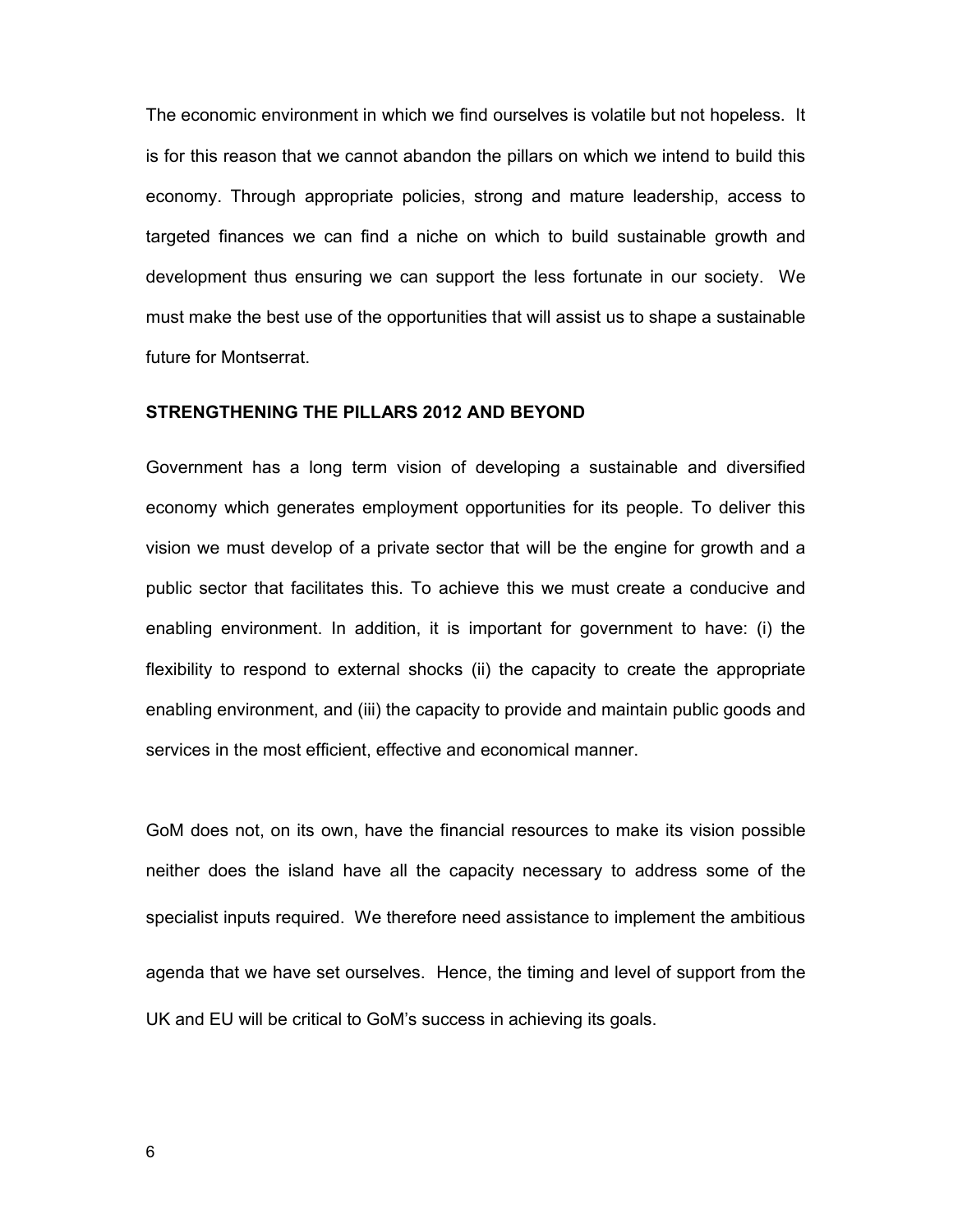Our ultimate goal is to have private sector activities that contribute at least 50% of GDP by 2020. This transformation will not happen overnight, and will require us to initiate some reforms in many areas. In the short term, with support from our development partners, we will continue to invest in a wide range of infrastructure projects, for example additional government accommodation buildings, road improvement, a new hospital and geothermal development. These projects will continue to provide jobs and stimulate economic activity.

# **The Investment Plan**

It has long been recognised that to transform the local economy, we will need to make significant investments in our economic infrastructure and the business environment to build the confidence of the investing community. We are in the process of providing justification to Her Majesty's Government for public sector investments in the following areas:

• Development of key infrastructure in creating a commercial and tourism port

at Carrs Bay

- Development of our town centre around Little Bay
- Development of a first class tourism resort with associated amenities
- Development of renewable energy and ICT related industries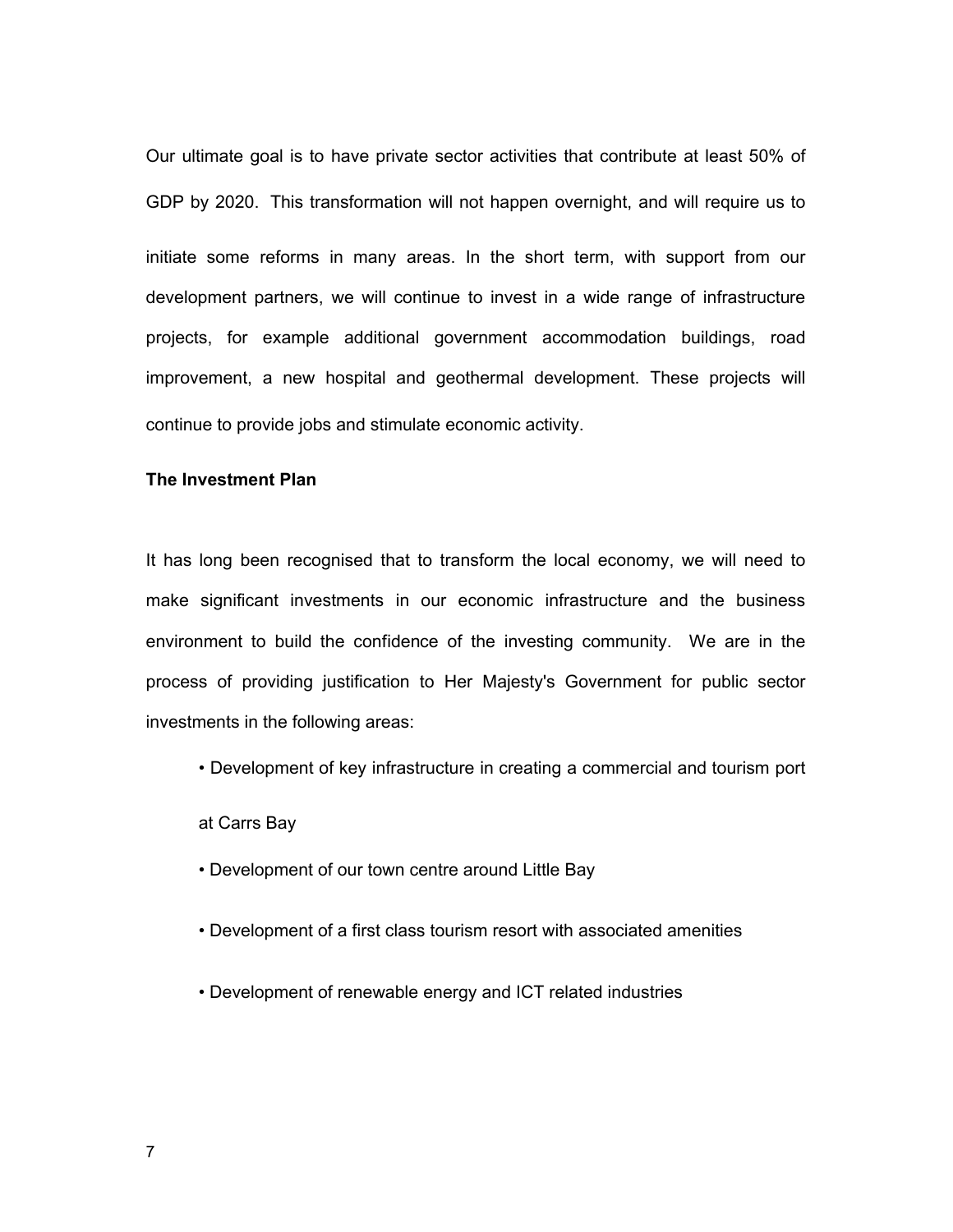- Resolving the air and sea access issues and
- Improving the policing system

Significantly, during this past fiscal year, Government made arrangements to revive the Little Bay project. Our intention was to review the previous Little Bay Master Plan in terms of its components, phasing and revenue streams, and identify how best to develop Little Bay in a manner that will maximise the business opportunities for local and international entrepreneurs including members of our Diaspora. The net impact will be the creation of well paid quality jobs, that will lead to improved standards of living and security for the people of this island.

## **The Investment Implications**

The design creates five hubs of economic activity – the port and support services,

the commercial area within the town, the hotel and residences, berthing facilities for yachts and an area where locals and visitors can sample local produce in a unique Montserratian experience.

It is estimated that this will create a revenue stream to government of approximately \$19.3 million annually when completed and employment of well over five hundred. The combined private and public sector investment within the Little Bay and Carr's Bay project is estimated at \$1.3 billion. This level of investment will not come if we do not fundamentally reform how we do business in Montserrat.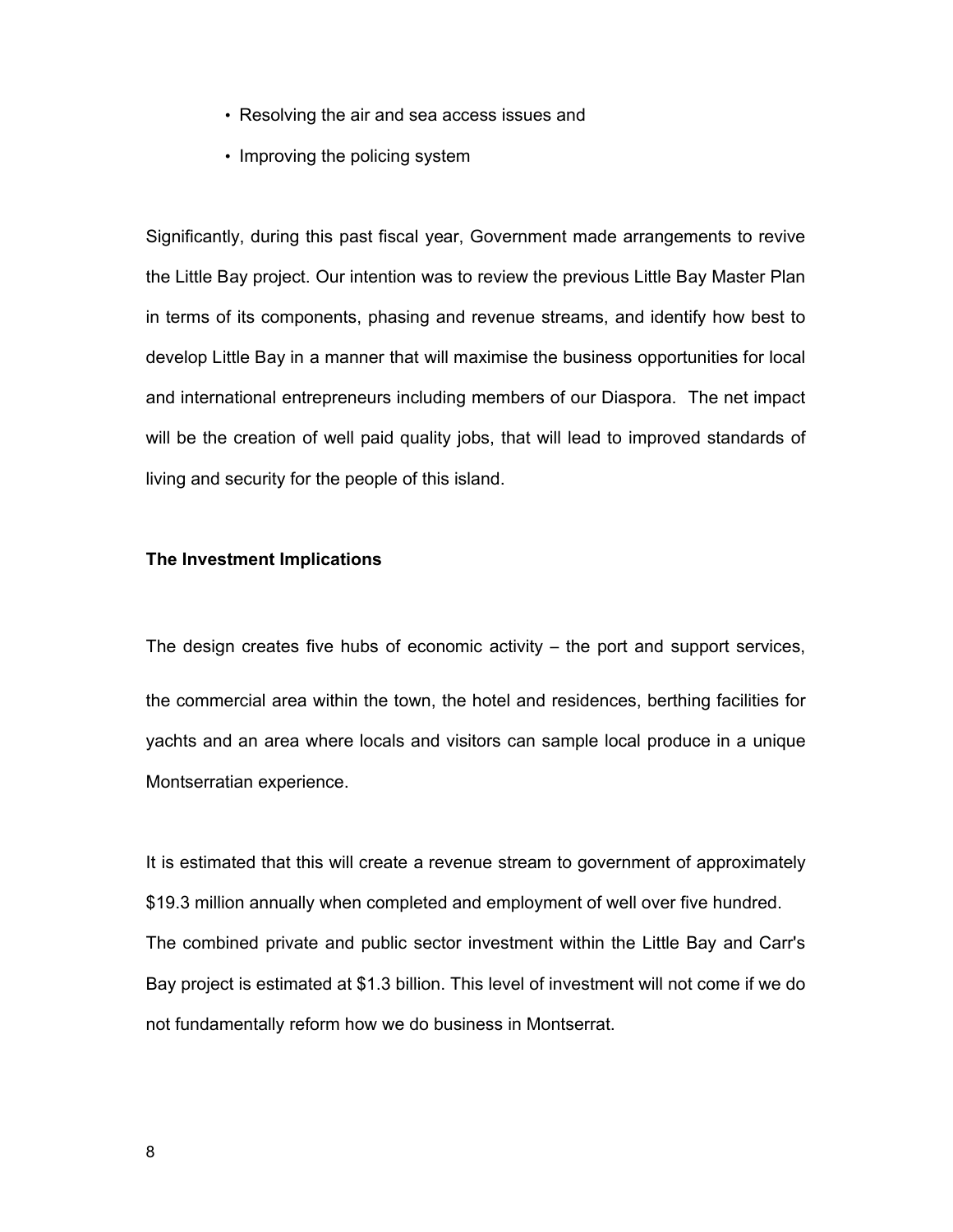There are still some hurdles that must be crossed. One of the key issues for investors, raised at the Charrette, is the matter of insurance. In November, we arranged a study to examine the options for providing insurance cover against events that might arise from the Soufriere Hills Volcano. That study has provided us with a roadmap to progress with regional insurers and global reinsurers and we are hopeful of putting in place a workable insurance instrument that will encourage local and international investments in Montserrat.

The finalization of the Master Plan, will be complemented with an Investor Prospectus and a Marketing Strategy. These are largely complete and also include a fresh branding for Montserrat and for Little Bay and Carr's Bay. A number of additional studies have been carried out in the past few months that have provided information to feed into the Investor Prospectus. These include: a land divestment study, a Special Planning Zone study, a Special Economic Zone study, and a review of domestic regulations.

#### **The Promotion Strategy**

The next steps to carry us forward into the new fiscal year and get us "sales ready" for beginning the development of Little Bay and Carr's Bay, will include the production of promotional material and attendance at a Caribbean Hotel and Resort Investors' Summit in Miami in early May. This will let the region and the world know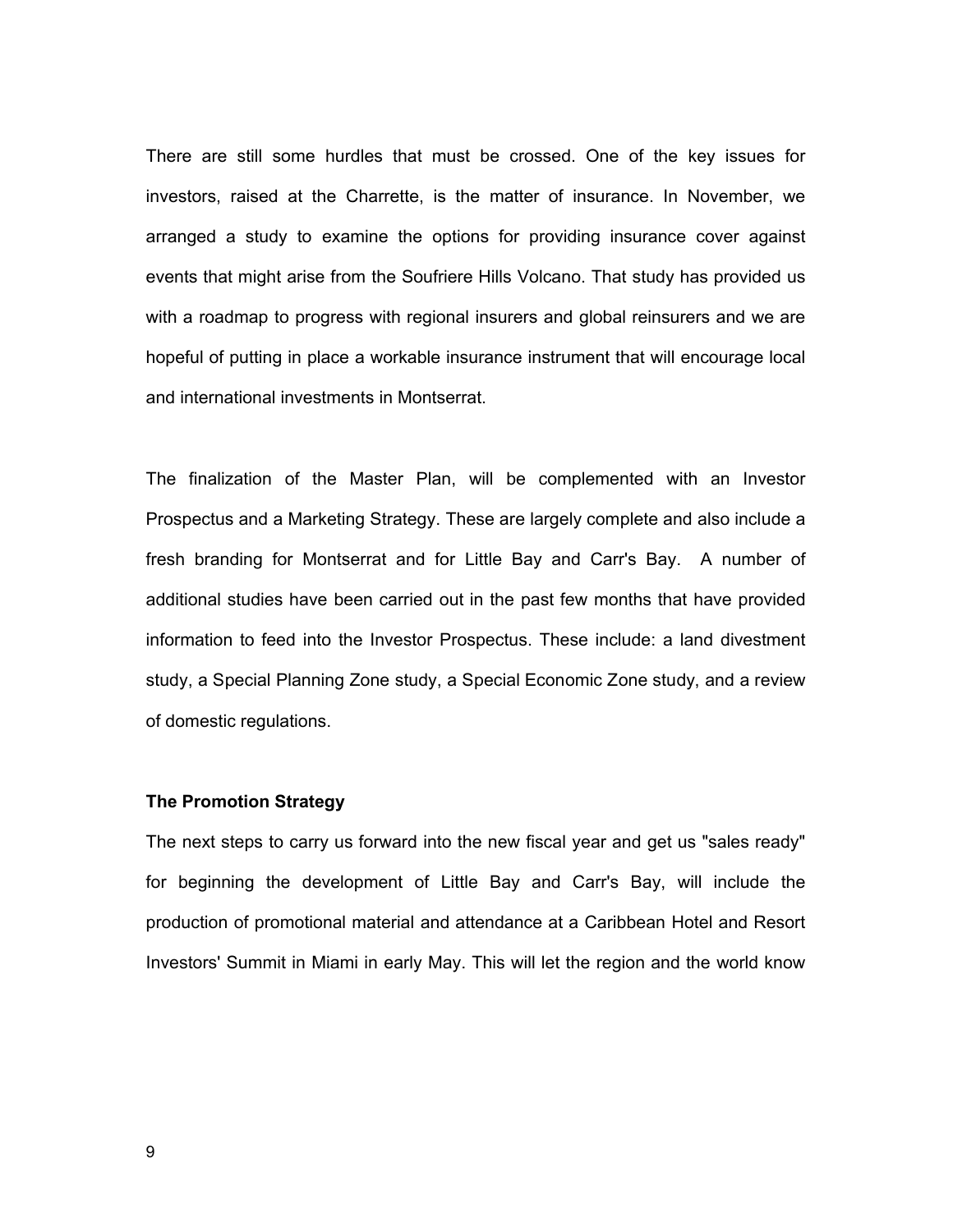that we are ready to launch Montserrat as a new and distinct destination for tourism and business in the Caribbean.

In July, we intend to hold a local launch of the detailed plans and investment packages to commence sale of property within our new capital.

It is, of course, not possible to say how long it will take to complete the resort and town at Little Bay. This is dependent on the rate of uptake by local and international investors. But it is quite realistic to state that in just three years from now our new port should be nearing completion, and this would be the catalyst for the other developments such as the town centre to take shape. The resort and other private property development should also be well underway.

These programmes will require significant finances to implement. We therefore have to work with our development partners, who are quite willing to assist us in transforming our economy.

Reforming the way we do business is vital steps in our ability to demonstrate that we are serious about making that transition from a public sector dominated economy, to one that is led by the private sector.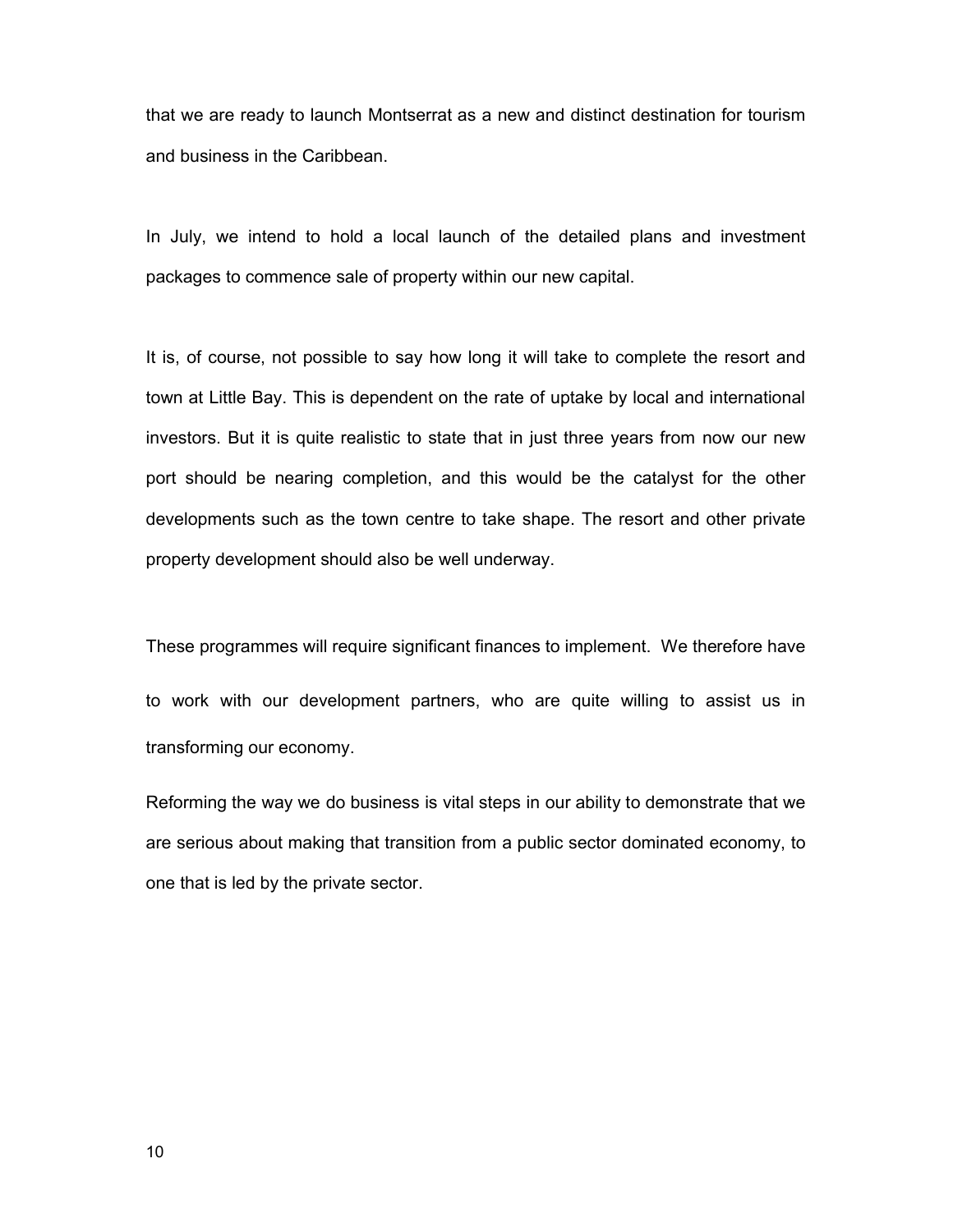One of the key areas of focus is the development of an open and transparent investment policy that will set out very clearly our incentives regime and our investment promotion strategy.

We have to place ourselves in a position where we can attract investors. We must therefore ensure that we are competitive and have an investment climate that allows investors to enter, live and work in Montserrat.

- We will be setting up special economic zones which will have a specific incentive regime.
- We will review our immigration; investment and work permit policies to facilitate investment.
- We are in the process of setting up an online visa application system, so that those who wish to visit and possibly invest in Montserrat, can do so.

As Montserratians, we must be mindful of the fact that we now live in a global village. The world is our market. We are not confined to our physical borders. These initiatives therefore are not to be feared, since there is much to gain by opening up our borders. These actions are designed to stimulate growth and development, because we cannot do it by ourselves. We have to have partners who will assist us

in our endeavours.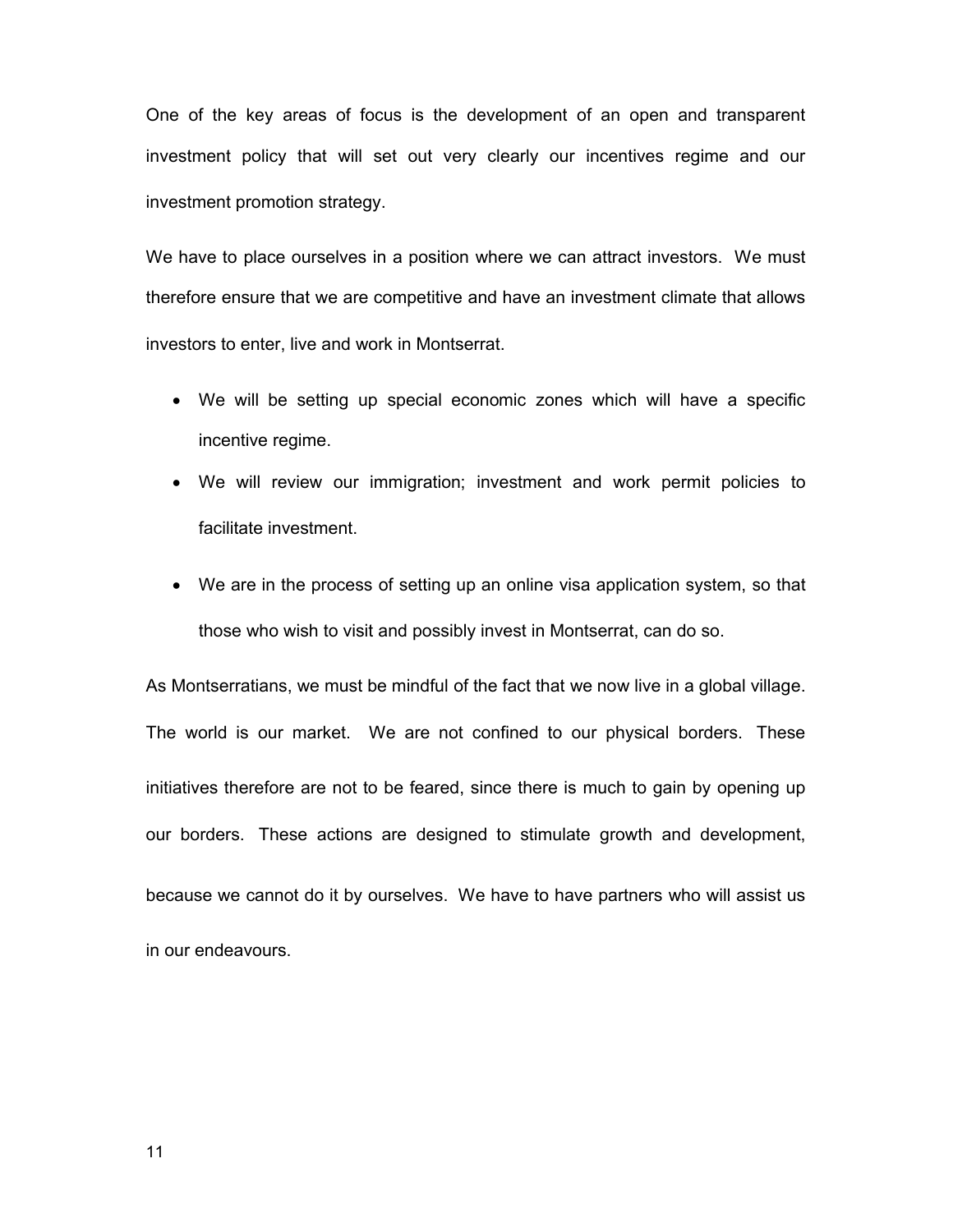Underpinning our development thrust, will be the need to review our capacity constraints to ensure that we have the skills to support the achievement of our development objectives.

We will be conducting a labour market survey to identify skills and training needs for key sectors.

We will ensure that there are strong institutional support for our growth initiatives. We will have a strengthened Montserrat Development Corporation (MDC).

We will set up the relevant institutional framework to oversee the implementation of the geothermal project and other key investment initiatives. We will review the regulatory framework in key areas to encourage investment in telecommunications, utilities, sea and air access.

#### **Tourism as a Catalyst and lead Economic Sector**

In addition to the foregoing investment promotion strategy, we will be putting in place a clear tourism plan that also drives economic growth and provides another platform for sustained development. This will be fully enunciated in a tourism strategy document to be produced by September this year. Part of the approach we have adopted will see the appointment of a professional marketing and promotion team who will be charged with promoting Montserrat with clear targets in terms of increasing the number of visitors.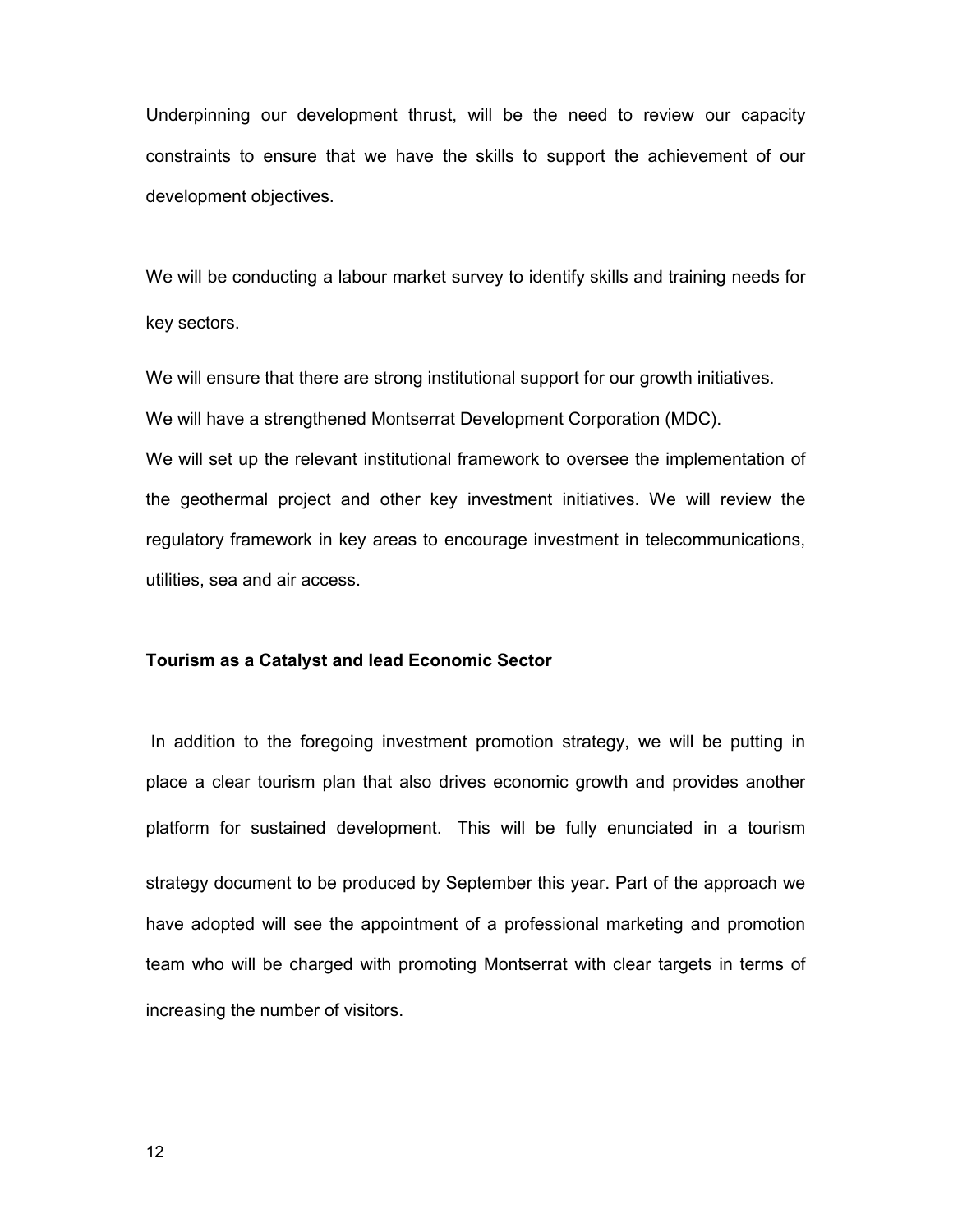We must ensure that our access arrangements assist us in driving our development agenda. We will continue our initiatives to fully engage the private sector in air and sea operations. By the end of June, we hope to have developed prospectuses to invite the participation of the private sector in our access arrangements. An important component of this initiative will be the continuation of our efforts to finalize our negotiations with the Government of Antigua to secure the use of the ferry Pier to facilitate our ferry operations.

A key feature of the tourism strategy is our plan to re-brand Montserrat. We have engaged the services of a professional firm to develop a logo and design the message that bests conveys the Montserrat experience.

Montserrat remains an attractive investment and tourism destination. Further financing for tourism development is proposed to be undertaken under a revised Tourism Project Development Plan (TDP3).

We are systematically developing our tourism product. As part of the DFID funded Tourism Investment Plan we have added the newest attraction, our National Museum at Little Bay, which was recently completed and was opened by Their Royal Highnesses the Earl and Duchess of Wessex on 2<sup>nd</sup> March 2012. The museum not only represents a preservation of our heritage but is also a source of pride for Montserrat. This, when twinned with the Volcano Interpretation Centre will provide a

13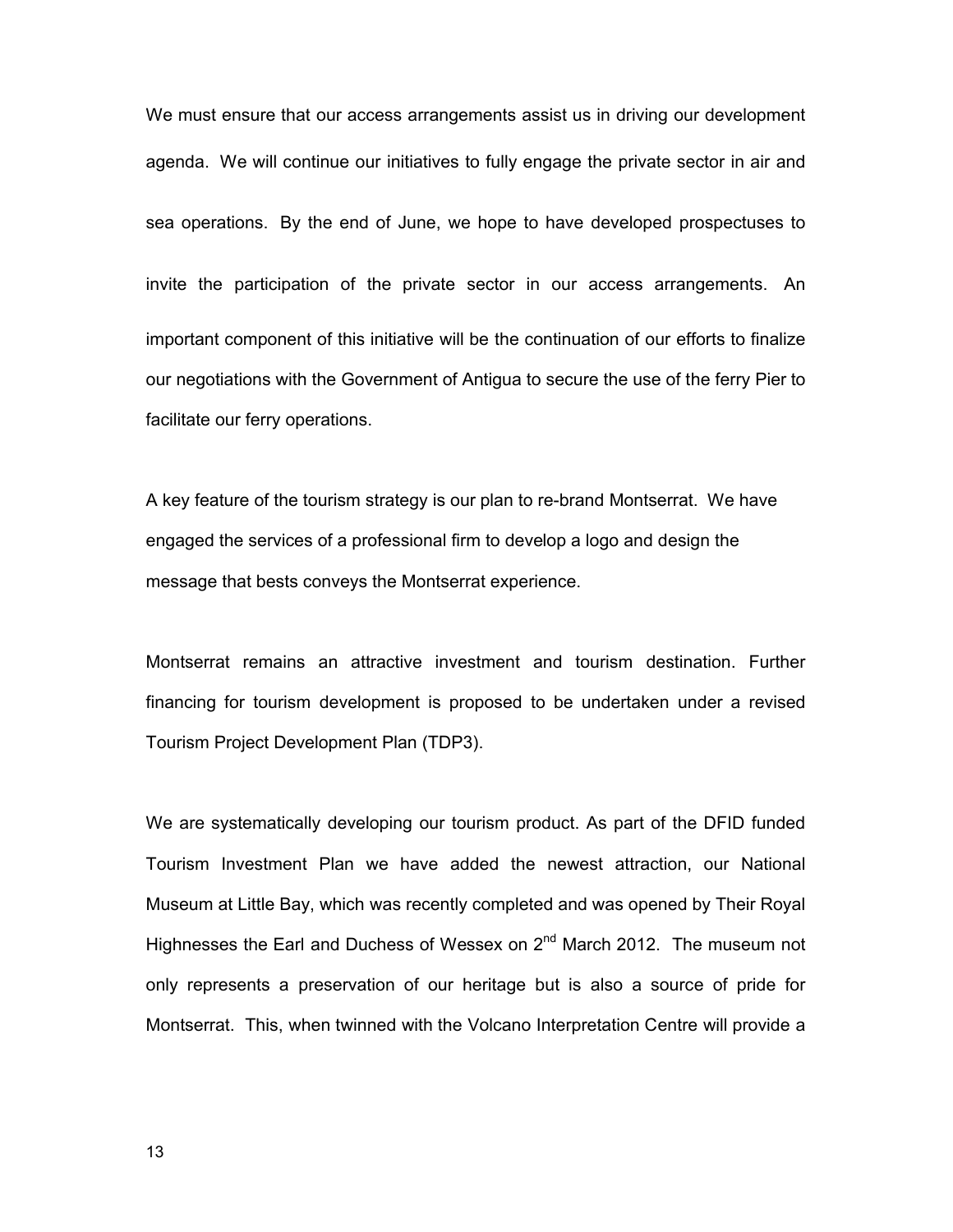virtual experience of Montserrat in the past, documenting challenges faced by Montserrat over the last 17 years, and will record the future as it unfolds.

# **Cultural Tourism**

We are committed to putting Montserrat's diverse cultural experiences at the core of cultural and tourism promotion and development in Montserrat. We have advanced work on the revision of the National Cultural Policy with a view of strengthening our tourism product.

The expressions of Montserrat's culture are especially highlighted during our yearend Festival, the St Patricks and Calabash Festivals. This year, marks the  $50<sup>th</sup>$ Anniversary of the end of year Festival and I am happy to report that the national plans, supported by government, have been published and Festival 2012 promises to be an impressive expression of Montserrat's best on display.

We propose to work with all of our people to ensure maximum participation in Festival 2012. We anticipate and encourage the inclusion of cultural troops and groups from Montserrat organisations in the Caribbean, UK, USA, and Canada.

Sports tourism will also be promoted as a significant feature as well.

#### **THE FISCAL FRAMEWORK**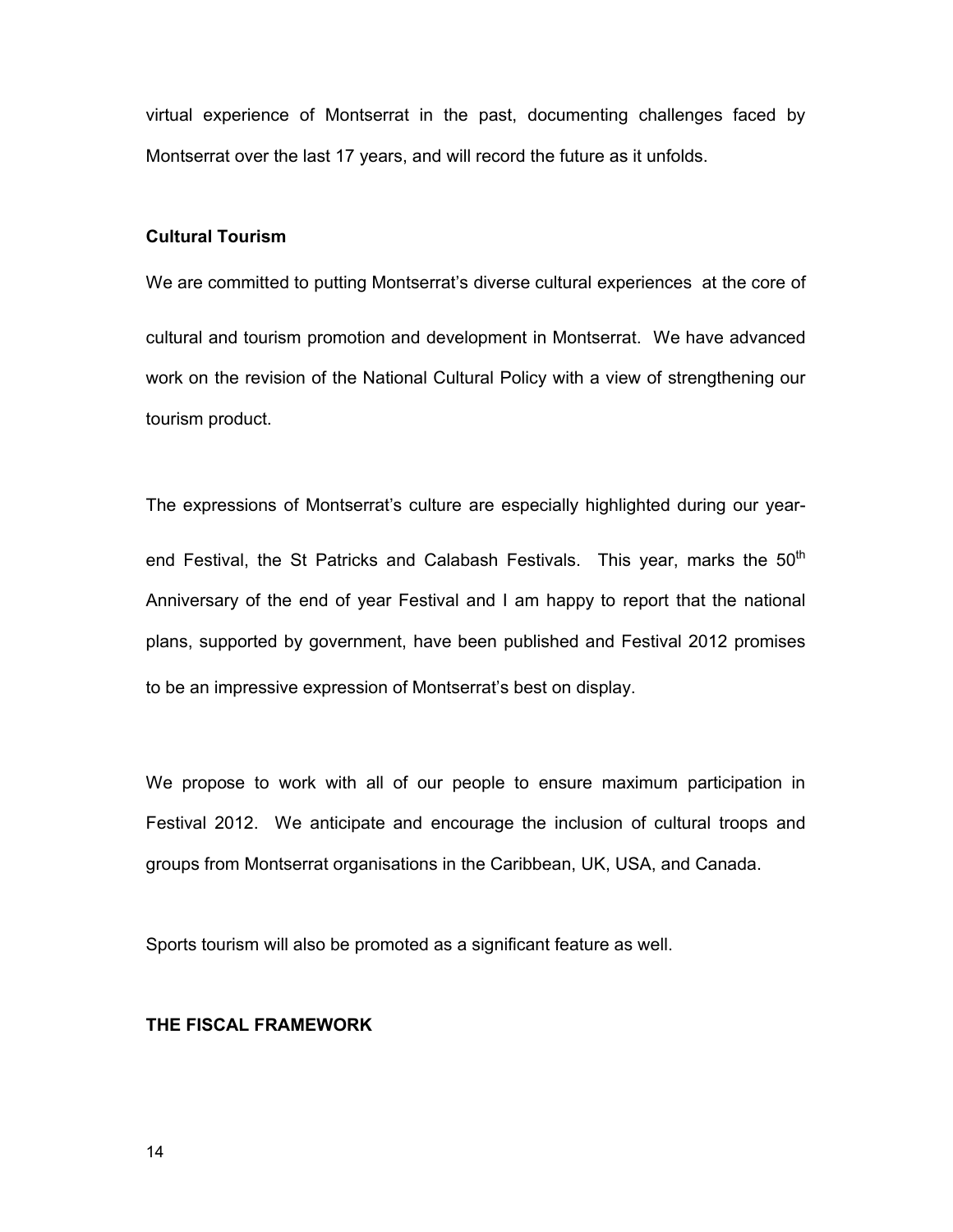A key policy outcome of this budget is bringing transformative investment to the island. It requires funding for key physical infrastructure, financing enabling institutions, marketing and promoting Montserrat.

We have utilized the collective wisdom and will of our government and people in making prudent decisions that kept our fiscal situation at a sustainable level. Our institutions have felt the impact of BAICO and CLICO and the debt restructuring programmes of regional governments. Our exposure in these institutions is approximately \$77 million which we are systematically addressing. We have engaged the services of the International Accounting Firm, KPMG to examine Montserrat's exposure and will design a plan to resolve the problems with minimum risks. We will certainly learn from our experiences and create more opportunities for our local institutions and private sector to invest locally.

## **The Overall Budget**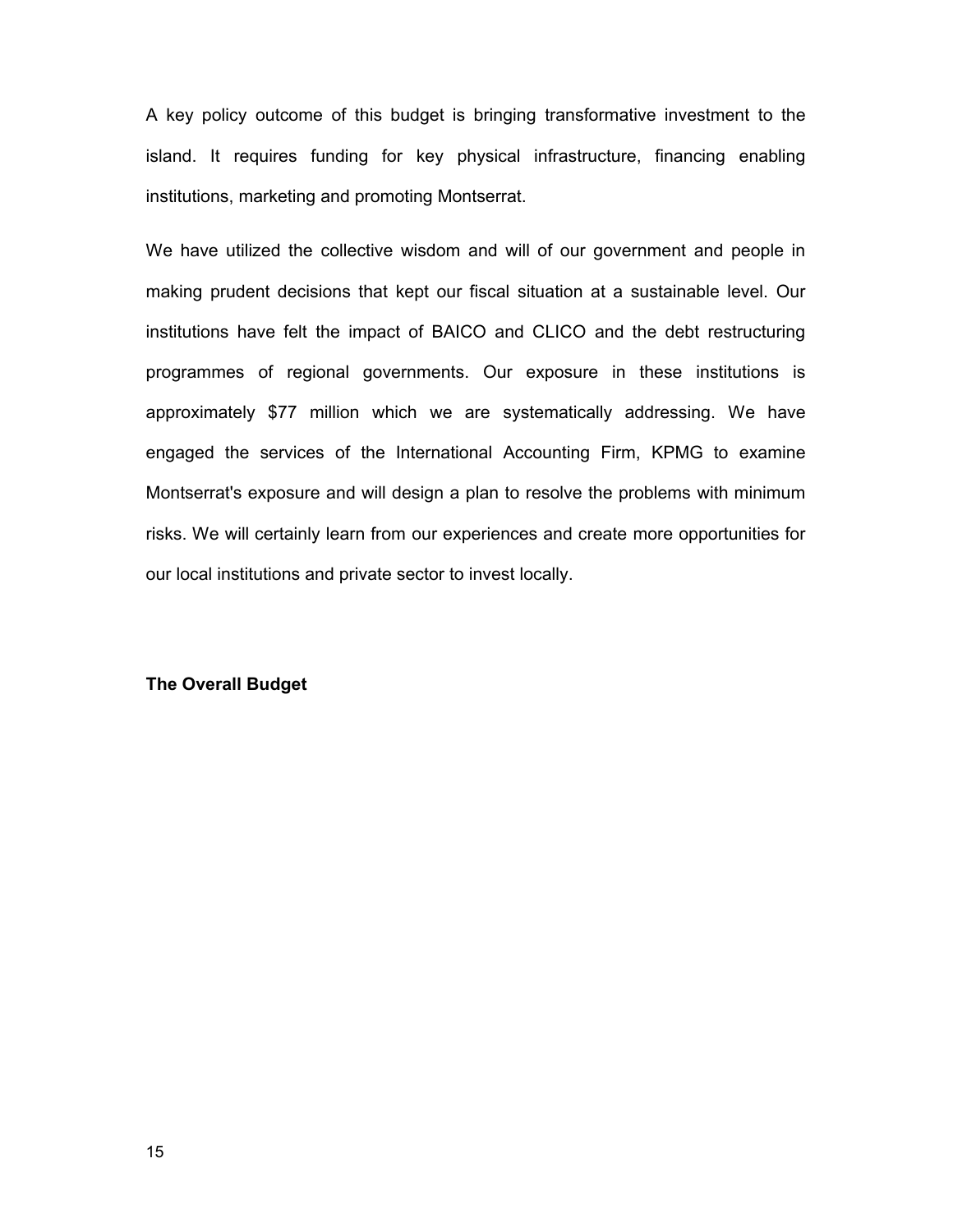The total recurrent and capital budget for 2012/13 is just over \$126 million of which \$101 million is for the normal operations of the public service. We currently have approvals for \$52.1million for projects of which approximately \$25 million has been approved but the rest of the major capital projects for port, town development, access, geothermal, tourism and development of the local business environment are in various stages of the approval process. We will include these by Supplementary Appropriations as they are approved. During the year DFID paid just over \$17 million to cover outstanding arrears due to the Social Security Fund by GoM, \$23 million towards the development of our power project, \$3 million toward underground ducting for utilities and \$2.6 million toward rebuilding the road to silver hills and the refurbishment of hurricane shelters. These are funds additional to the initially approved capital program at the commencement of fiscal 2011.

### **Recurrent Revenues and Tax Proposals**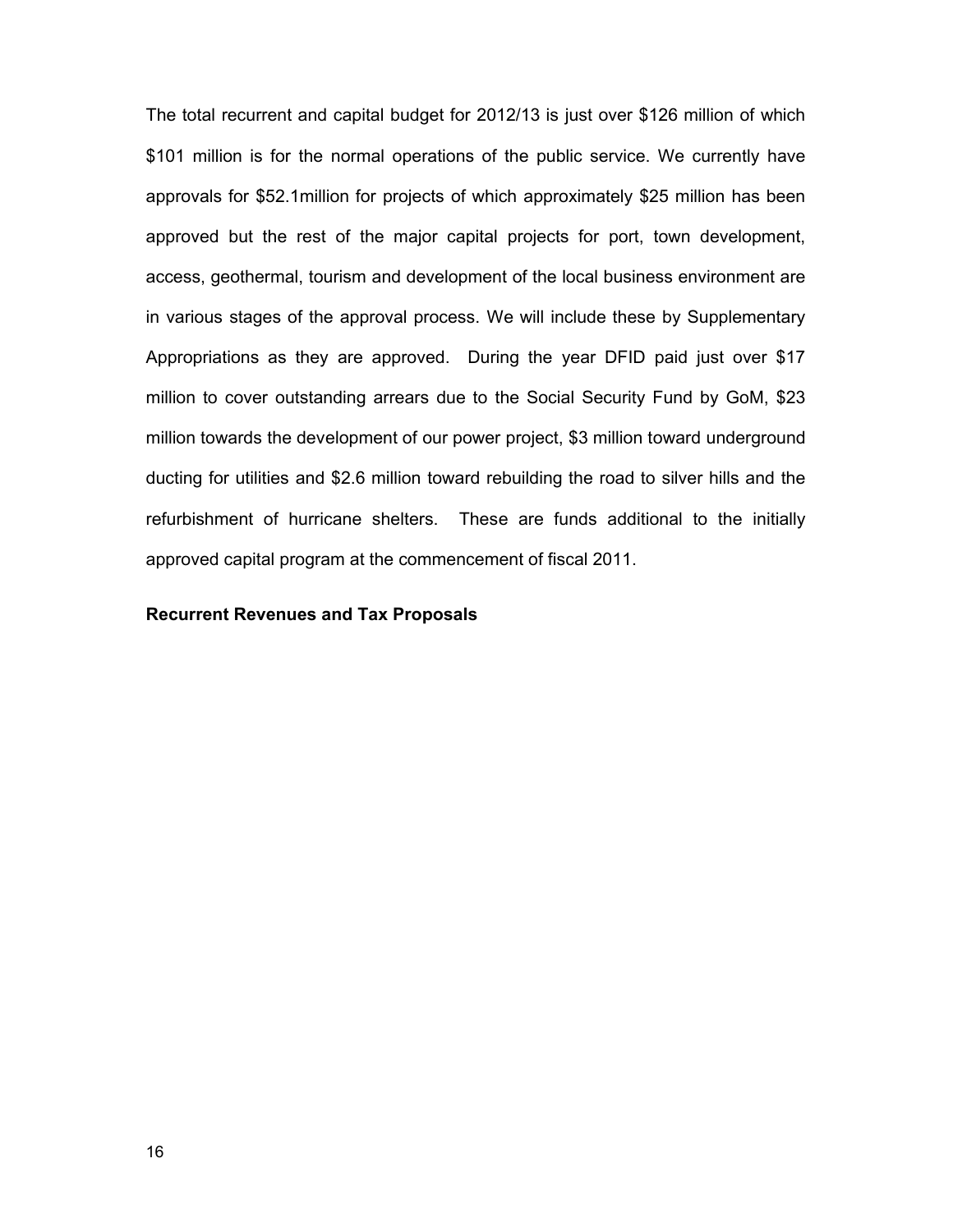The total estimated local revenue that is expected to be generated in fiscal 2012 is just over \$45 million. We expect that as the tax simplification measures are implemented that it will build greater confidence within the business community. We are also currently revising a number of fees and where necessary eliminate any of those fees that may be considered nuisance charges. We had promised to modify the income tax structure and most persons have already seen a slight reduction in their income tax bill equivalent to a salary increase of approximately \$1,200 per annum. We have provided opportunities for tax payers to negotiate the resolution of their tax arrears. For those who did not come forward a lawyer has now been placed in the tax department to ensure that those persons who deliberately refuse to make adequate provision to clear their indebtedness are taken before the courts. We must all contribute to the local costs of running the island.

### **Budgetary Grants**

Over the next three years budgetary grants are expected to remain fixed at \$55.8 million annually. Of the \$55.8 million, \$3 million is allocated for transport subsidies. As planned economic activity increases we expect that local revenues will improve which will enable us to have greater capacity to fund our local budget and reduce our requirement for budgetary aid.

# **Public Debt**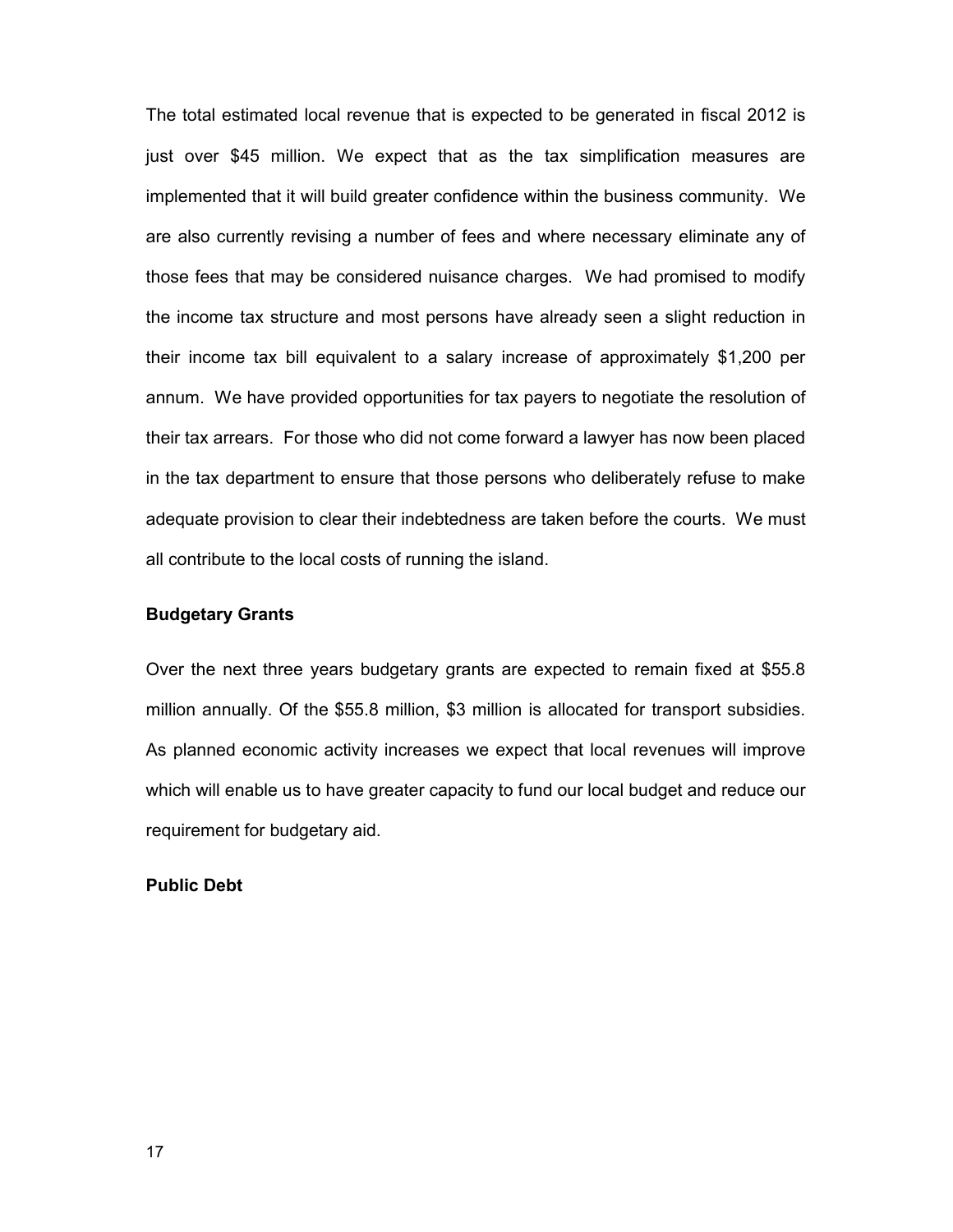The total external debt stands at \$7.7m and is comprised of central government and government guaranteed debt. Central government accounts for 23 per cent (\$1.8m) while the remaining 77 per cent (\$5.9m) is attributed to government guaranteed external debt. The total external public debt is held with the Caribbean Development Bank (CDB). The government guaranteed debt comprises two loans which were contracted for port development in the 1990's while the loan to the central government represents a consolidated line of credit.

There are also a number of outstanding amounts arising from successful litigation against government along with outstanding arrears to UWI totaling \$14 million which we will seek to pay down from any savings from efficiency gains in delivering public services.

# **EXPENDITURE ESTIMATES AND POLICIES**

There is increasing pressure on our financial resources arising from a number of outstanding litigations and substantial arrears from prior years. We will have to settle and manage these during the year. As a result, tighter scrutiny on the managment of public funds will be necessary, whereby Accounting Officers will be required to submit quarterly reports to Cabinet on the performance of their programmes and allocations. In turn we will provide quarterly updates to the Legislative Assembly on the performance of the various Ministries.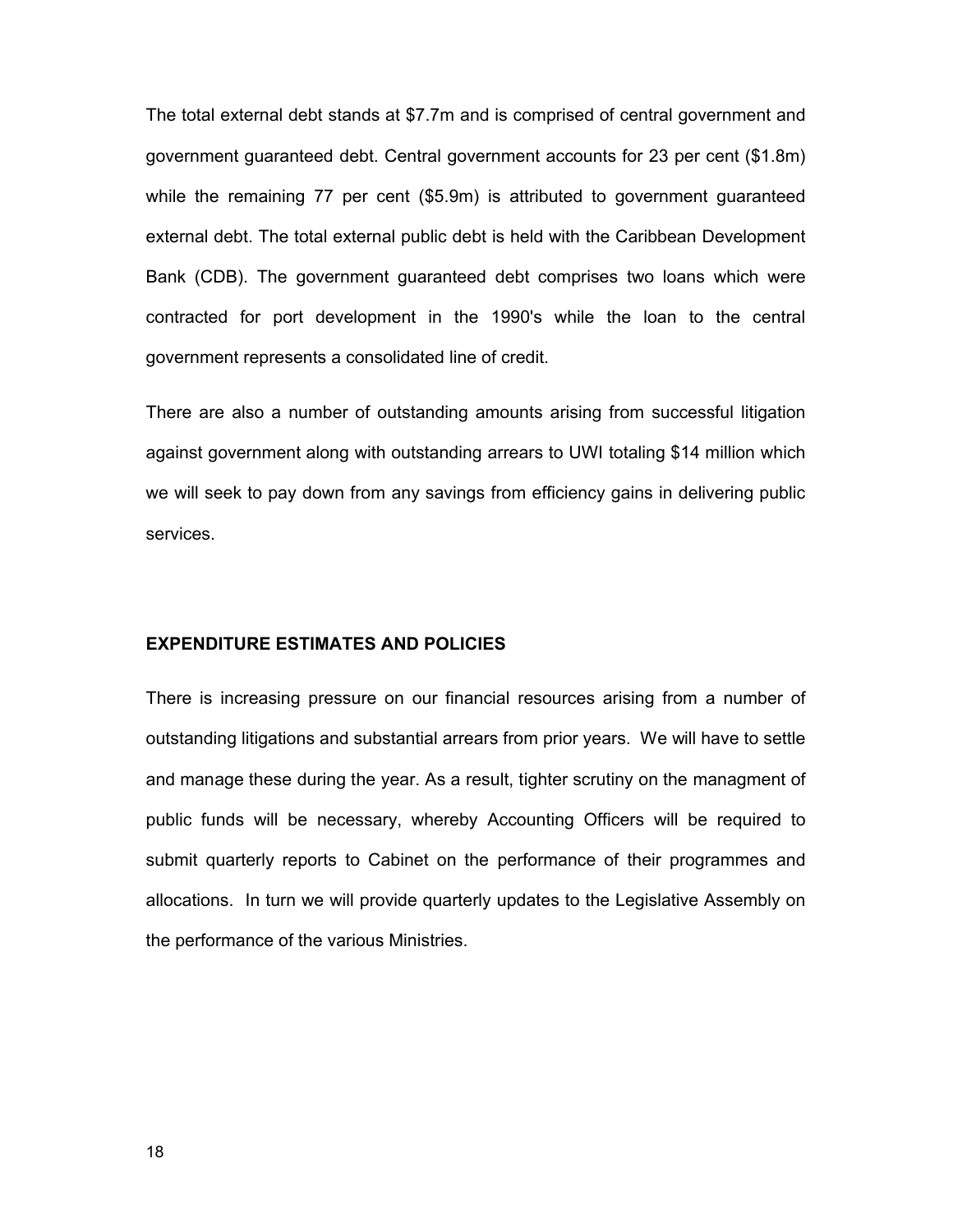We now have in place the medium term expenditure framework. The budget for this year 2012/13 will be considered the base year. Any changes going forward will be as a result of policy decisions agreed by Cabinet, including adjustments for inflation and statutory requirements. Therefore, the amounts for the two forward years 2013/14 and 2014/15 are similar to the base year.

We have introduced an element of a simple programme format to provide a rough indication of where public funds are being spent and over time it will show changes in GoM's spending priorities. For this purpose the number of programme areas have been compressed leading to a reduction of accounting officers from 21 to 14. The Format of the estimates has been improved by including GoM's strategic goals, outcomes and output performance indicators for each programme. This will help the citizens of Montserrat to critique and indicate areas to which public funds should be applied. We want an open and participatory government. It is your government and we will keep you informed about the mandate you have entrusted to us.

We have for the first time asked Accounting Officers to provide saving options. This is to ensure that whenever, there is an emergency and we need to divert funds, we can do so with the least impact on the provision of public services.

Therefore, the programmes have been grouped together based on functional areas so that it would be possible to see how funds have been allocated to the various policy areas.

#### **Governance and Leadership**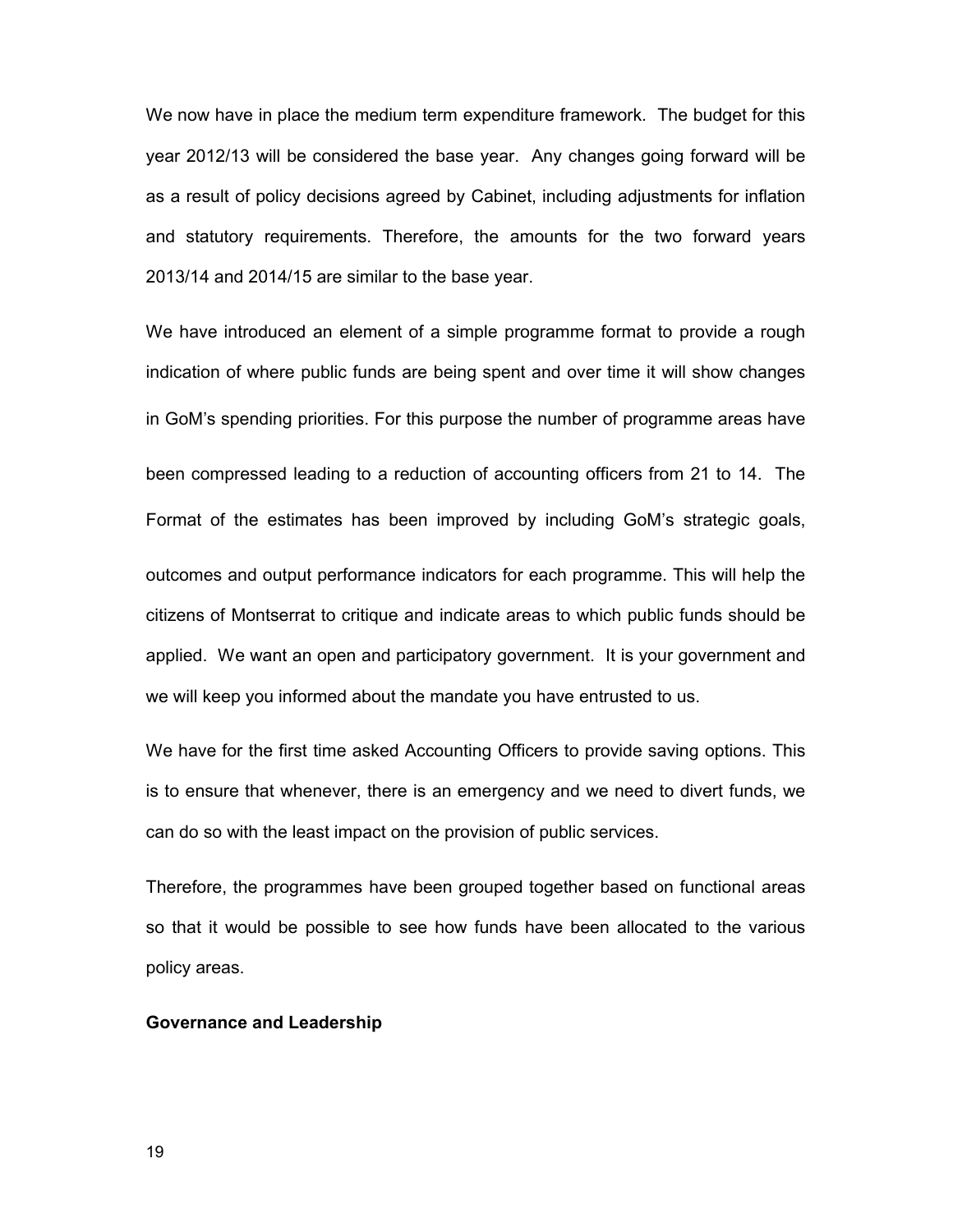As indicated earlier, a key objective is to strengthen the areas of governance and leadership. The new constitution provides for a number of Commissions to be established to make public officials more accountable. The new Audit Act will not only increase the independence of the Auditor General but also seek to ensure that the Public Accounts Committee and by extension the Legislative Assembly has more information to perform its role.

We have established a Cabinet Secretariat, whereby policy and planning coordination functions have been strengthened. This will ensure that these functions are more focussed to provide the necessary information and policy advice to Cabinet. This, we expect, will increase the effectiveness of Cabinet in managing public policies.

In 2011/12, \$17.6 was allocated to these functions. With the coming into force of the new Constitution and reorganization of certain offices the allocations have changed to \$25.6 million in 2012/13 and provide an indicative amount of \$26.4 million in 2013/14 and \$\$26.5 in 1014/2015 to this high level function. This function include expenditure on programs related to the Legislature, Audit, Governor's and the

Deputy Governor's offices, External Affairs and Labour Management Services.

#### **Strategic Management & Administration**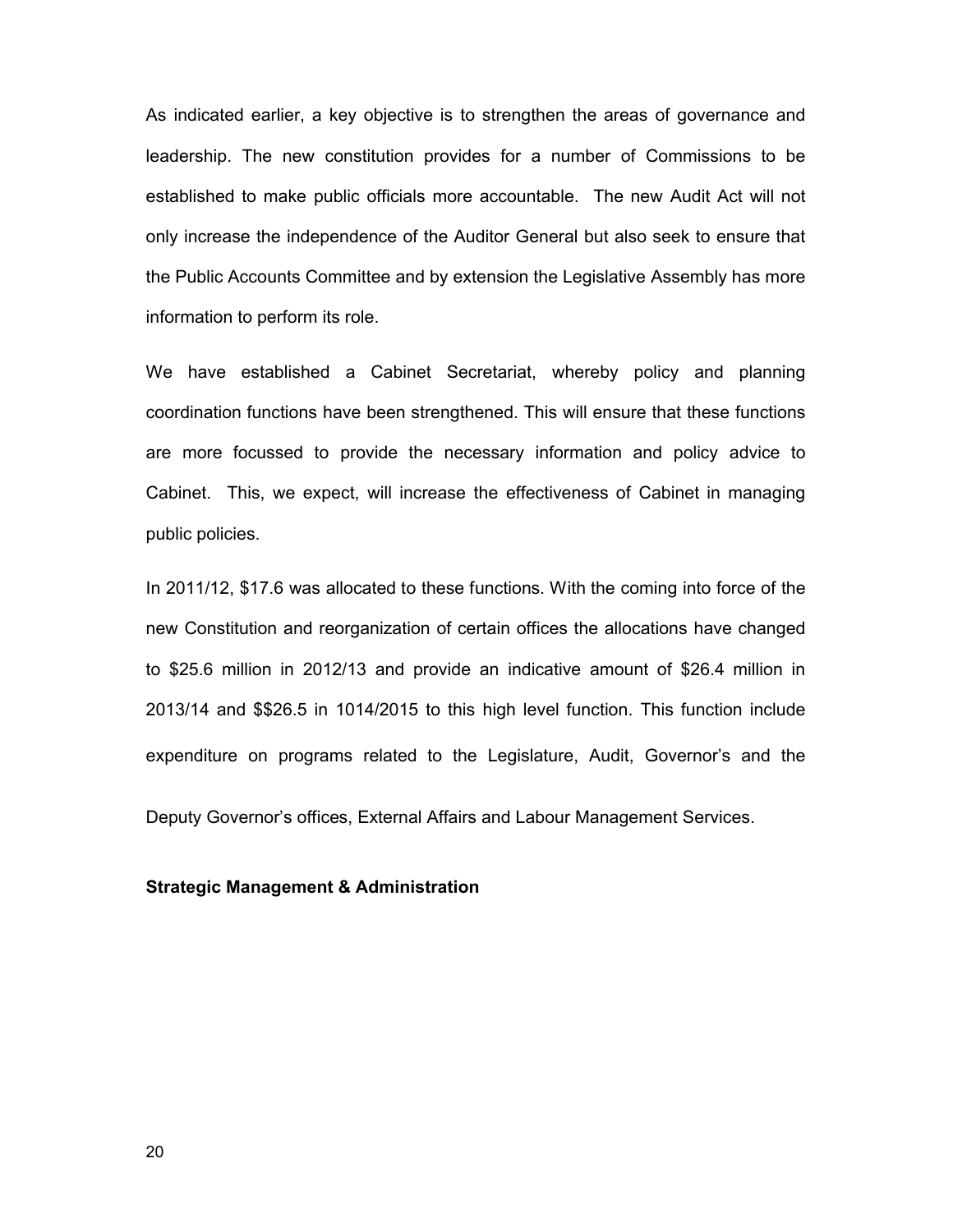We allocated \$14.9 million to strategic management and administration in 2011/12. This increased to approximately \$16.8 million in 2012/13, \$15.2 in 2013/14 and \$14.2 in 2014/15. This includes expenditure on policy development, administration and management of the public services including the Human Resource Management services. A common problem identified is the lack of capacity to support the intentions of the Sustainable Development Plan. We have included approximately \$6 million for training and technical assistance support over the period 2012 - 2015.

#### **Planning, Information & Policy Coordination**

Montserrat is a part of the international community. It is a part of the United Kingdom, the European Union, CARICOM and the OECS and as such there has been an increasing demand for information. There is also the need to align our policies and regulations to ensure that we maximize the benefits that will accrue from these relationships but also to monitor and minimize related risks. For instance, it was important for us to comply with a number of international financial regulations In order for our banks to be able do business internationally.

Notwithstanding our small size, we cannot be complacent and must comply with these international obligations. To this end we have introduced and strengthened a number of our regulations.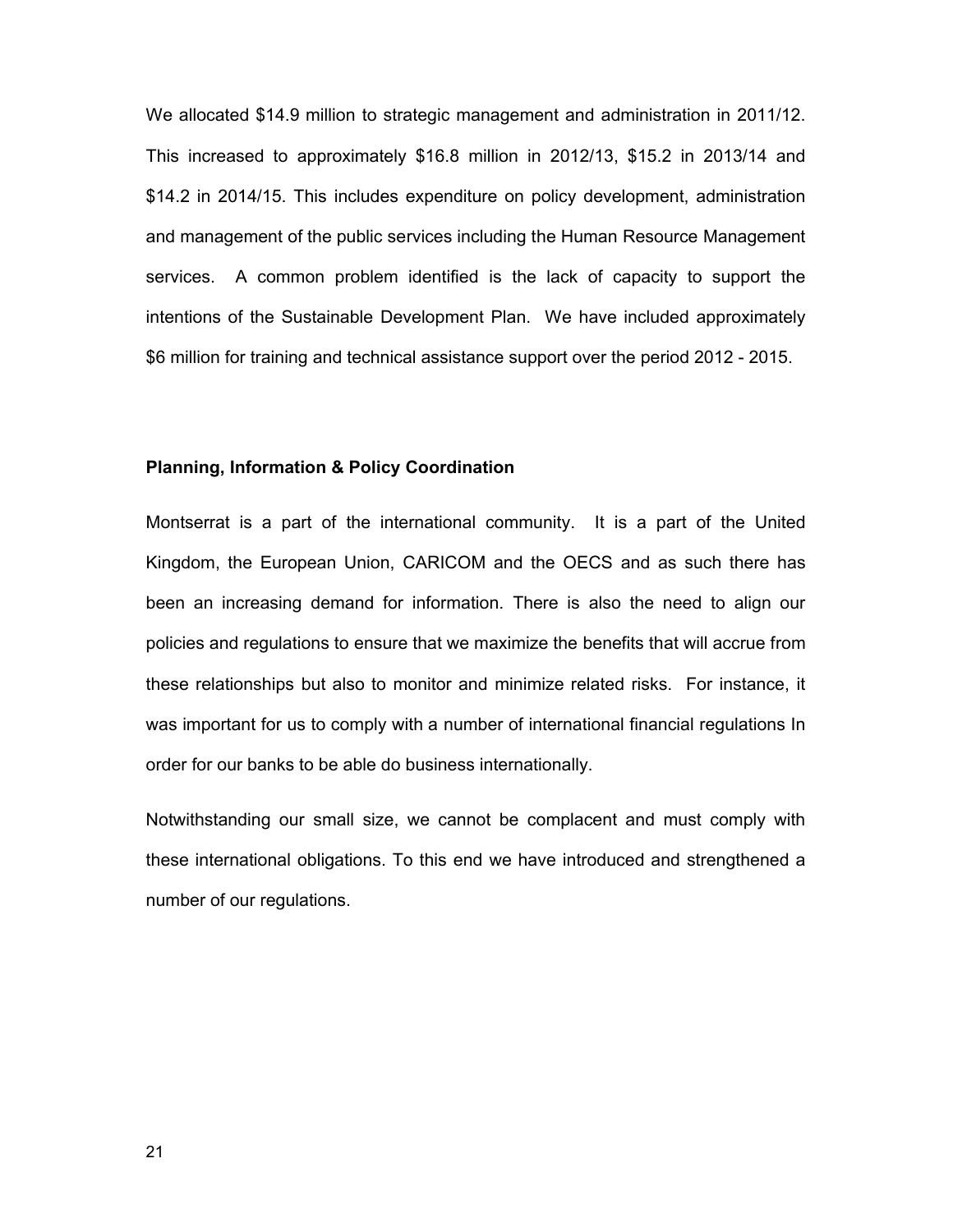We have brought together functions relating to national planning, policy coordination, information and e-government services. The intention is to improve policy and information management and to use technology to drive the way the public service conducts its business. In this regard, we allocated \$3.3 million in 2011/12 million to fund development planning and policy coordination, information and broadcasting and e-government services. These programs under this cluster were reorganized so that the allocation increased in 2012/13 to \$4.2 million and \$3.7 in 2013/14 and 2014/15 respectively.

#### **Economic and Financial Management**

Globally, the competition for resources is greater than it has ever been and the need to manage what is available must be a priority. Therefore, we have brought together macro-economic policy with financial management to respond to the challenges of the local environment and to the demands of the ECCU of which we are an integral part.

The Government of Montserrat signed up to an 8 Point Stabilization and Growth Program aimed at responding to the challenges of the financial crisis. Consequently, a number of financial and economic programs must now be coordinated across the ECCU and we must position ourselves to participate fully in these areas.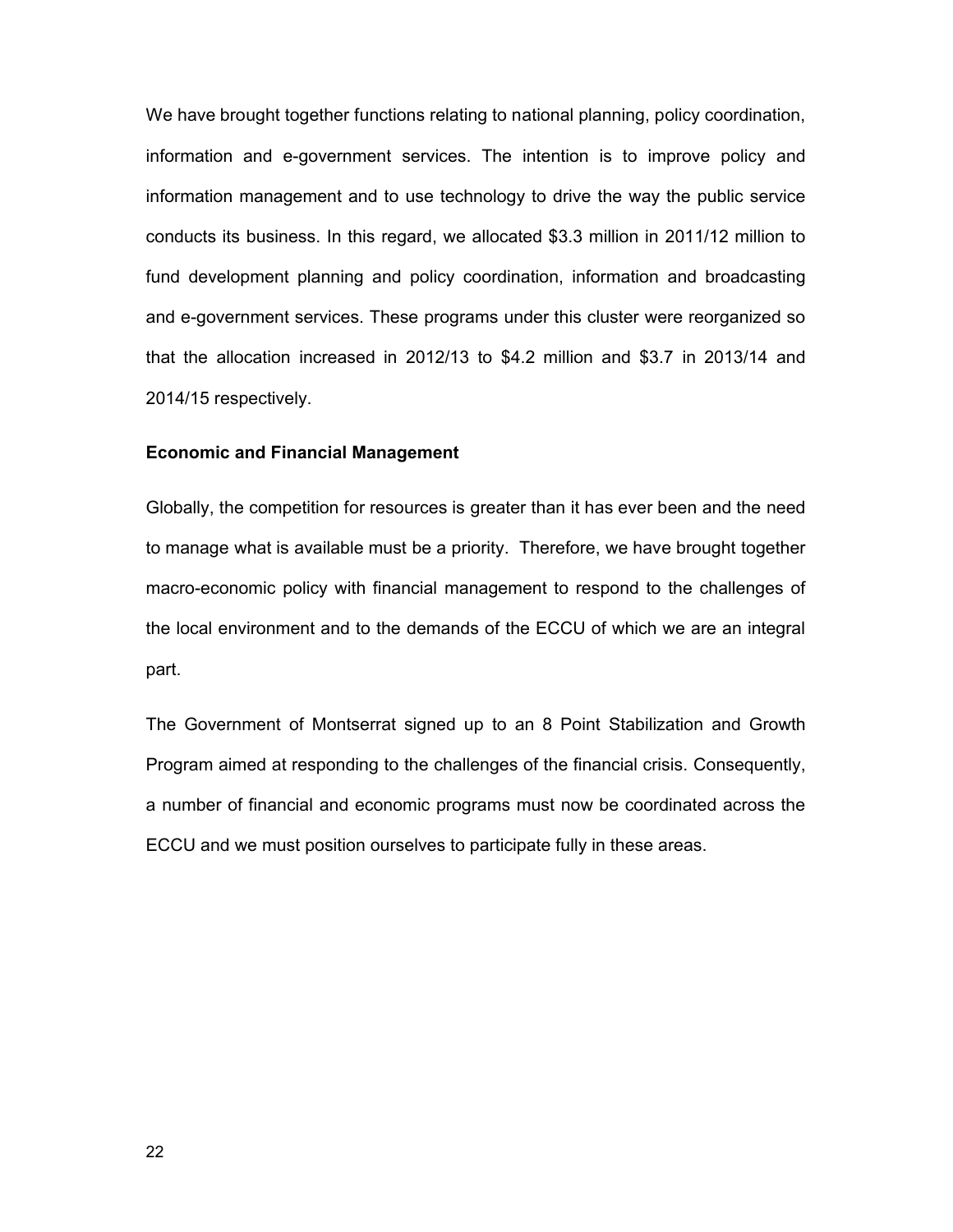Our development partners are seeking greater justification and evidence of progress on areas where they have provided financing. We see a strong economic and financial management program as critical to our future development. The 2011/12 budget for this policy area was \$21.1 million. Due to the reorganization, the allocation has been revised downwards to \$7.6 million in 2012/13 and \$7.5 million for 2013/14 and 2014/15 respectfully to fund treasury and budget management, customs, revenue and statistical services.

## **Infrastructure and Resource Development Services**

We have made available \$31.5 million in 2012/13 compared to \$28.3 in 2011/12 and \$21.7 and \$22 million in 2013/14 and 2014/15 respectively to fund the areas covered by the public works (physical infrastructure), agriculture services, land administration, environment and airport operations.

This budget is expected to increase substantially as costs related to geothermal, port, town development and access projects are approved.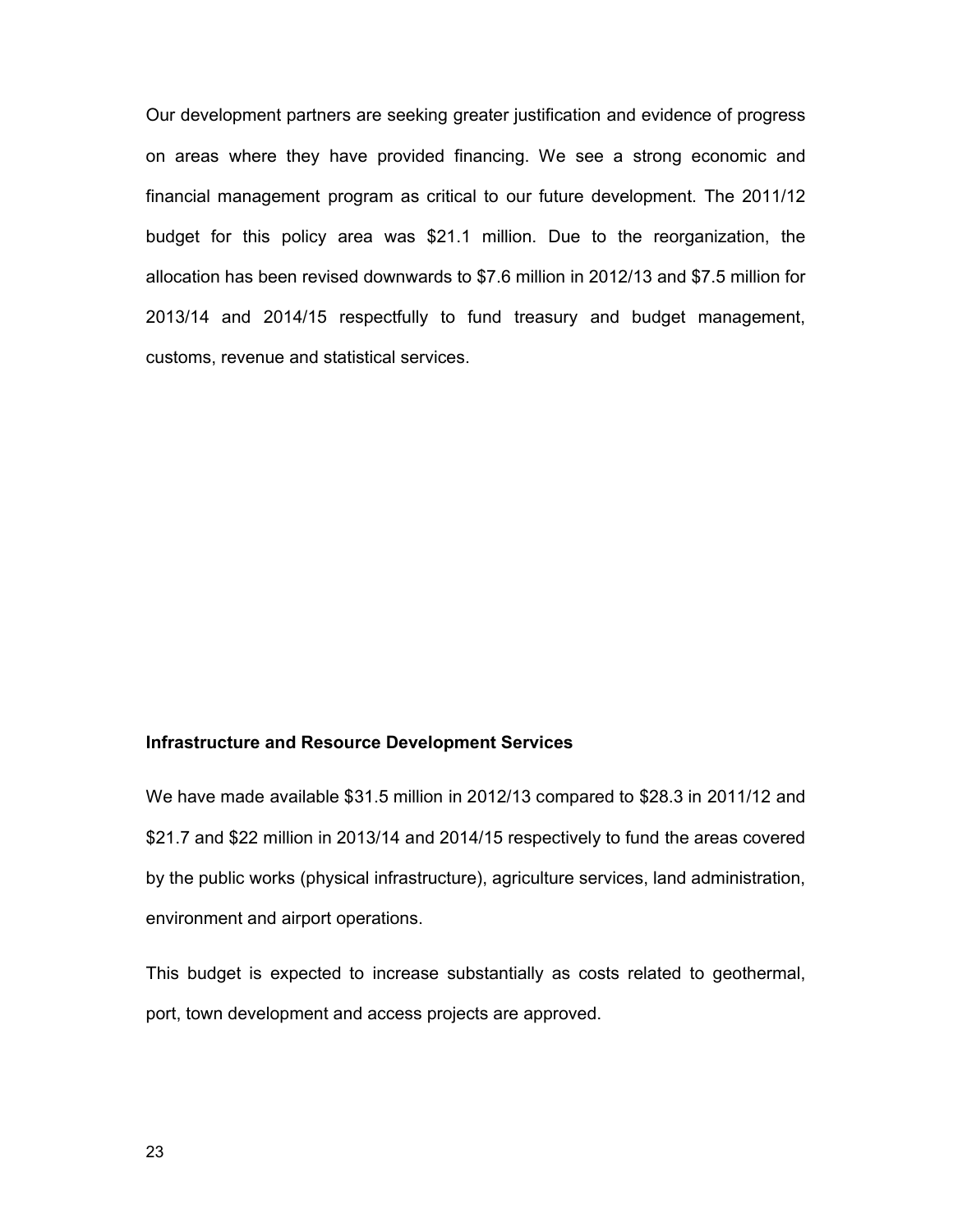### **Administration of Justice & Internal Security**

We have allocated \$8 million in 2012/13 to cover areas related to the administration of justice. The amount was reduced from \$9.3 in 2011/12 as the administrative components were shifted to Strategic Management and Administration. The allocation for 2013/14 and 2014/15 is approximately \$8 million. The same as the base year. This covers the Attorney General's Chambers, Director of Public Prosecution, Magistrate and Supreme Court Services.

This is the first year that a provision has been made in the budget for supporting the office of the Director of Public Prosecutions, enabling the separation of public prosecution from the Attorney General Chambers. In an addition to this, we need to ensure that our reputation as a low crime jurisdiction is maintained. We are reviewing the process, the structure and functions of the police services to enable it to respond to the crime and security challenges that we face.

## **Education, Youth & Sports**

The implementation of the education development plan and the participation of our young people in every aspect of the development process are critical to the success of our sustainable development thrust. The allocation for education in 2011/12 was \$4.8 million. This has been increased to \$6.4 million in 2012/13 and \$6.3 for the forward years.

With the implementation of the youth and sports programs we anticipate greater involvement at the local, regional and international levels.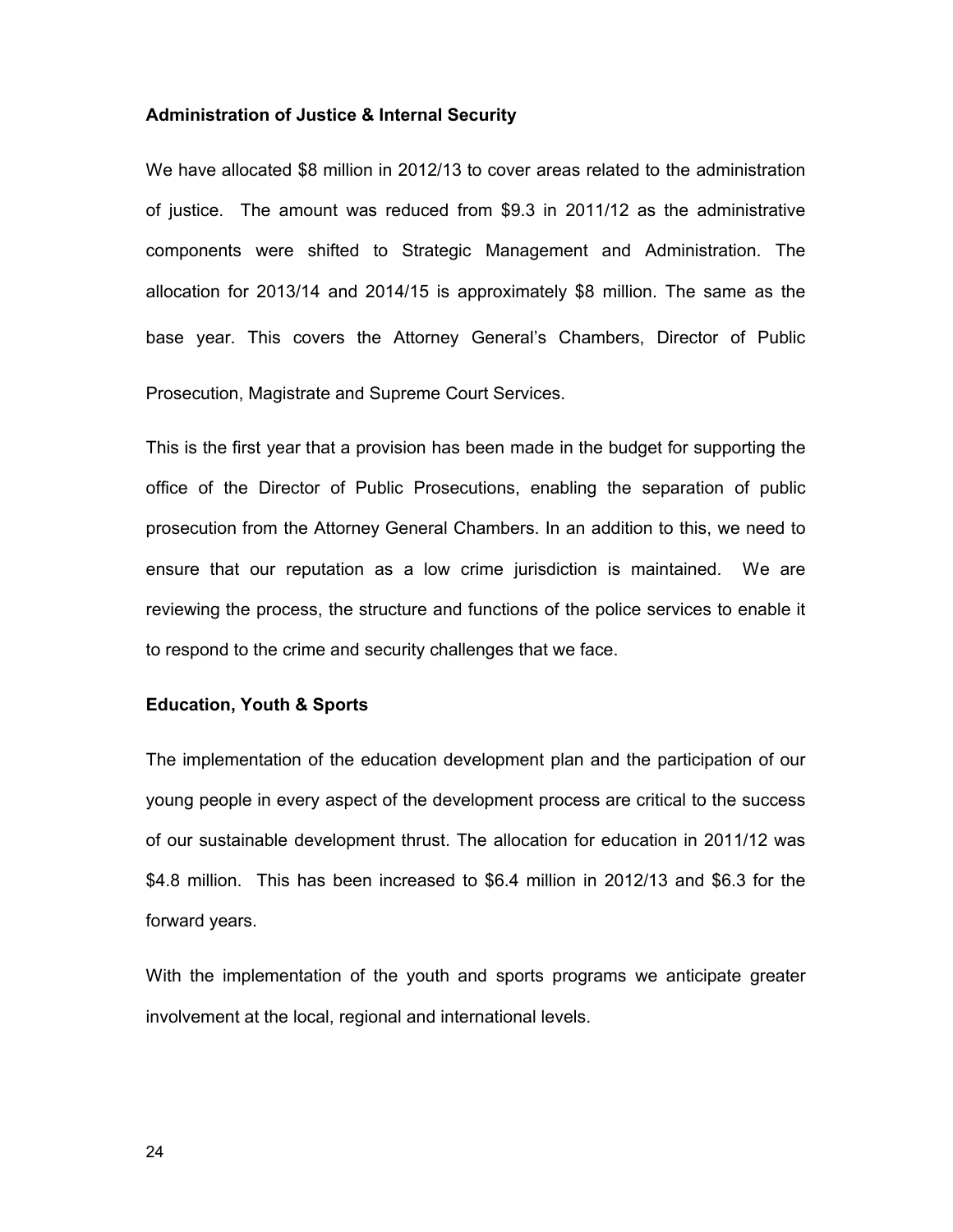We are also pleased that our students continue to perform creditably well in regional examinations at the ordinary and advanced level secondary education program. We applaud the teachers and the students in making Montserrat proud.

The Community College will expand and develop partnerships with other institutions to improve its programme delivery capacity, enrolment and revenue. These partnerships will see the establishment of relations with external institutions which offer the potential for a joint CAPE Associate Degree and Pre-Med program to be rolled-out in September 2012. Government is also exploring partnerships with Kentucky State University for collaboration in Nursing Education, and the University of the West Indies for the establishment of a teacher training program at the College. These initiatives will not only contribute to the growth of the College, but will also contribute to the national economy.

### **Health and Social Services**

The Ministry of Health is in the final stages of developing a health plan which will see improvement in infrastructure, personnel development, and the introduction of additional services. Work is being done to establish a telemedicine system within the hospital to enable the medical professional to access external specialist advice in a range of areas. This will be supported by an electronic system to ensure improved clinical care and confidentiality. Consideration is being given to outsourcing hospital catering, cleaning and laundry services. Cabinet has already agreed to the merger and outsourcing of the care of the Elderly.

25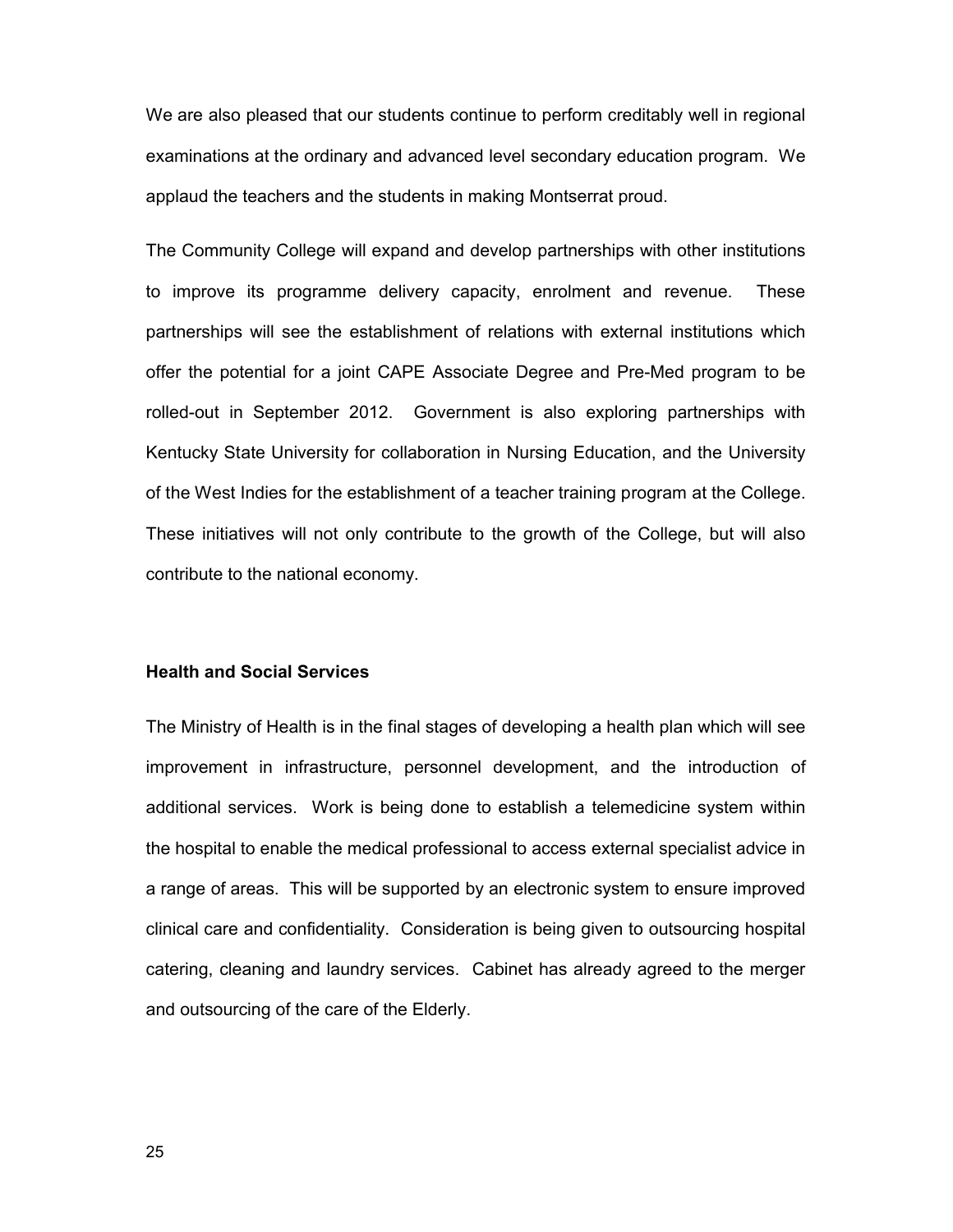The investment in Health and Social Services is \$26.6 million for 2012/13. The total covers public assistance, public housing, and care of the elderly. A major part of this budget also covers the cost of operating the hospital and community health services.

The indicative amounts allocated for 2013/14 and 2014/15 are \$26 million and \$26.5 million respectively.

### **Significant Financial Policies**

**There are no significant financial policies that will be included in this budget as they will come as a result of the studies currently being conducted and will be available by September 2012.**

## **ACKNOWLEDGMENTS**

Our efforts at establishing and re-enforcing our pillars of development have not been without the assistance and support of many people, institutions and Governments.

In this regard, I acknowledge the support of Her Majesty's Government who continue

to work with us, particularly DFID and the FCO in continuing to facilitate our improvement in good governance and economic development. We continue to work as a team.

I must also specifically thank DFID Minister Allan Duncan and the Secretary of State for International Development, Andrew Mitchell for their timely visits to Montserrat and their personal keen interest in our development momentum.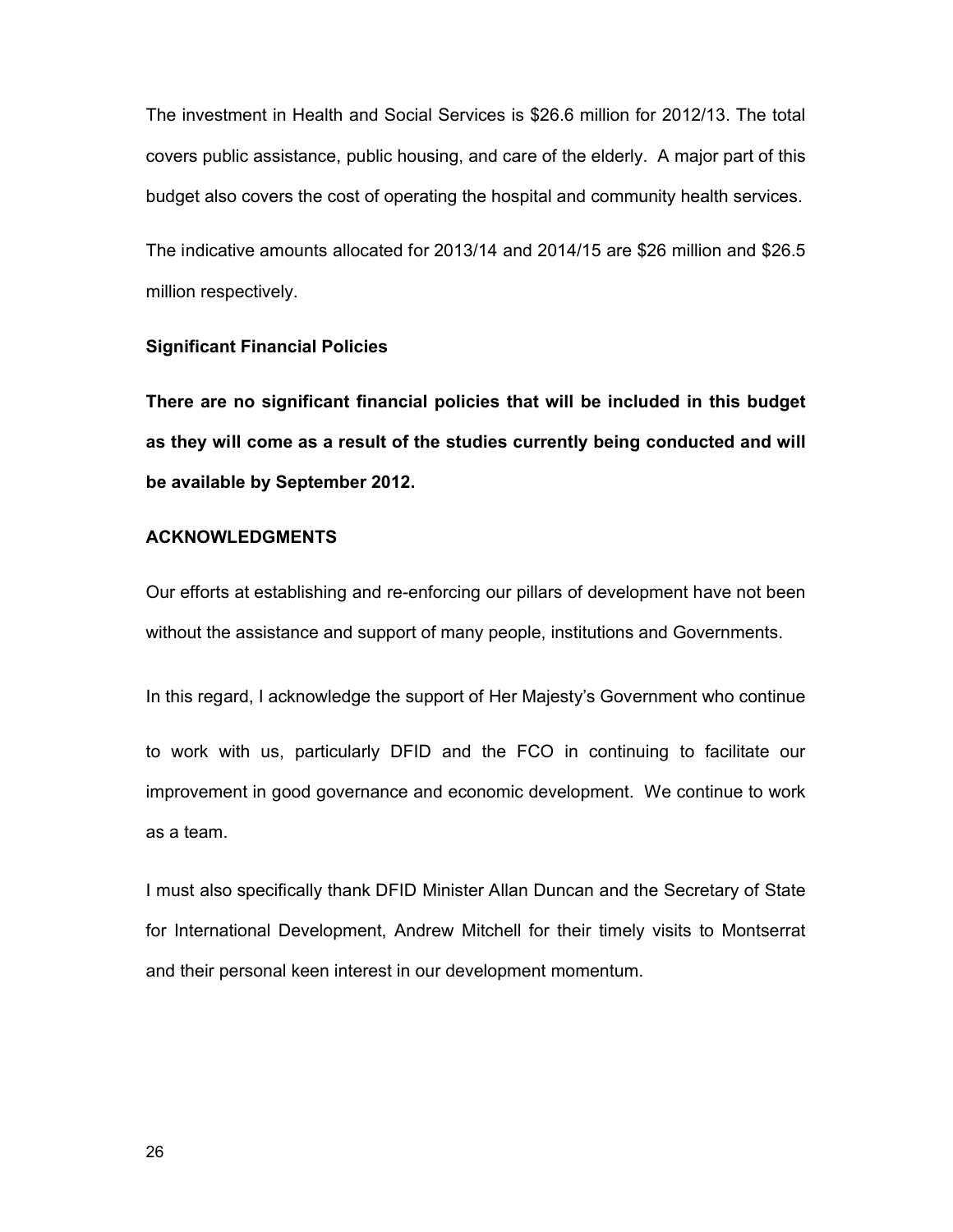We recognise the continued development support received from the European Union and acknowledge the efforts of the commission to facilitate our special development needs with emphasis on building up the infrastructure in Montserrat. As a key partner in our own development, we are keen to improve the dialogue with the EU and to work with their technical team. We continue to work with our OCT partners to improve the mechanisms and administrative structures that underpin the delivery of aid and support to our people. We thank the Overseas Countries and Territories Association (OCTA) for providing the forum within the EU system in Brussels as well.

I also extend heartfelt gratitude to the Indian High Commissioner in Port of Spain, H.E. Malay Mishra and by extension the Government of India for maintaining a close working relationship with Montserrat. We have concluded a Memorandum of Understanding (MoU) with India and have since had our technicians and local producers interacting with the Indian High Commissioner on moving forward in a number of areas. These are technology, support for food preservation, technical cooperation in areas of cultural promotion, small business development, sports, energy and healthcare. We also thank India for continuing the Indian scholarship program, which benefits Montserrat.

We thank the OECS Director-General and her staff, the Secretary General and staff at all the agencies of CARICOM, Governor Sir Dwight Venner and staff of the Eastern Caribbean Central Bank (ECCB), members of the Monetary Council, and the organs of our regional bodies for their continued support. We are also grateful to the technicians and staff at the CDB, CEHI and CARTAC for general development support and their technical visits to Montserrat.

27